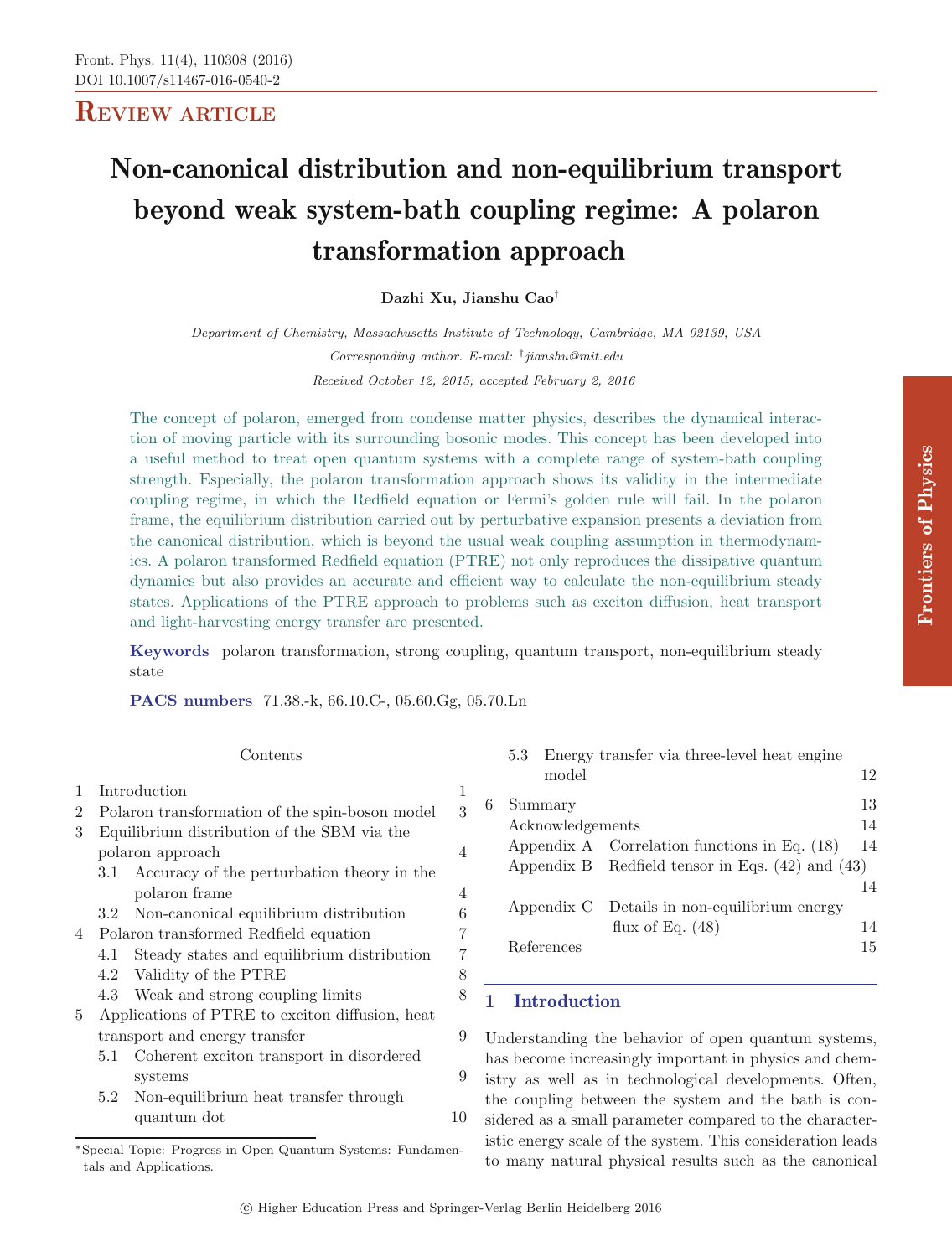property of equilibrium states and the negligible back action from the system to the bath. In this case, the second-order perturbation theory leads to a master equation of the Redfield or the Lindblad type [1–4], which is convenient for analytical investigation and not computationally expensive for numerical implementation. However, in many physical systems of current interest, the system-bath coupling (SBC) is comparable to the system internal couplings, hence the weak coupling approximation is not justified. The typical examples are the excitation energy transfer process in solid quantum dots [5, 6] and photosynthetic complexes [7–10]. There are a number of non-perturbative techniques to obtain the numerically exact dynamics; examples include the hierarchy master equation [11, 12], the quasi-adiabatic propagator path integral (QUAPI) [13], the density matrix renormalization group [14], the numerical renormalization group [15], the multi-configuration time-dependent Hartree approach [16, 17] and the stochastic path integrals [18, 19]. However, these methods are computationally demanding and non-trivial to implement for large systems. In addition, much of the recent efforts focus on the short-time non-Markovian dynamics (i.e., dynamical coherence), which is relevant for laser-induced coherence but not for the long-time behavior.

Therefore, we need a method which is formally simple and physically transparent, meanwhile goes beyond weak SBC regime without loosing accuracy. Polaron, a basic concept in condense matter physics, which describes the quantum (quasi-) particle interacting with the deformed lattices through electromagnetic interaction [20, 21] (as illustrated in Fig. 1), is exploited to achieve this goal. Initiated by Silbey and coworkers, a variational polaron transformation method was applied to study the bath renormalisation effects on the tunneling matrix elements in the spin-boson model (SBM) [22, 23]. Further, this approach is used to investigate the excitation migration in molecular crystals, covering both the coherent and incoherent transport preterites [24]. Recently, a polaron transformed second-order master equation has been derived to study the dynamics of open quantum



**Fig. 1** Illustration of polaron formed with a charged particle surrounded by a polarized crystal medium.

systems at strong coupling [25–28]. This approach extends the regime of validity of the master equation to stronger system-bath couplings, provided that the internal couplings (or tunneling matrix elements) are small compared to the typical bath frequency (i.e., the bath response is fast on the system time-scale). The main idea of the polaron transformation approach is to describe the system in the polaron frame such that the system is dressed by the environment. The dressed system (or polaron) takes the major effects of the system-bath interaction into consideration, hence the reduced SBC is weakened to the regime that the second-order perturbation theory is applicable.

In this review, we mainly focus on the polaron effects on the equilibrium and non-equilibrium steady states of multiple-level open quantum systems. The transient dynamics of an open quantum system reveals its dissipative and dephasing properties, as well as the short-time behavior in the presence of control or driving against the noise. However, many systems such as the natural photosynthetic complexes and the artificial quantum nanodevices, the open systems continuously operate at their equilibrium or non-equilibrium steady states. In these cases, we are only interested in the long-time states of the open quantum system whose properties are constant, two aspects of which will be addressed in this paper:

(i) To investigate properties of the equilibrium steady state beyond the weak SBC regime, the polaron transformation can be directly applied to the canonical density of matrix of the total system. Then a perturbative expansion with respect to the normalized SBC reveals the polaron effects on the reduced density of matrix (RDM) of the open system [29, 30], which results in the noncanonical state of the reduced system [30–32].

(ii) Another interesting issue arises when the quantum system is surrounded by the non-equilibrium environment. The characteristics of the non-equilibrium steady state are closely related with the transport quantities, such as the diffusion constant [28], the energy transfer flux [33] and the transfer efficiency [34]. The polaron transformed Redfield equation (PTRE) is suitable for these non-equilibrium problems. The SBC effectively obtained from the polaron transformation is weak enough to introduce the perturbative approach, then the resulting Redfield equation is easily manipulated to yield both the dynamics and the steady states in a broad SBC regime.

In Section 2, we present the general expression for the variational polaron transformation using the SBM as example. The full polaron transformation which is accurate for the fast bath case is straightforwardly obtained by setting the variational parameter equals to the SBC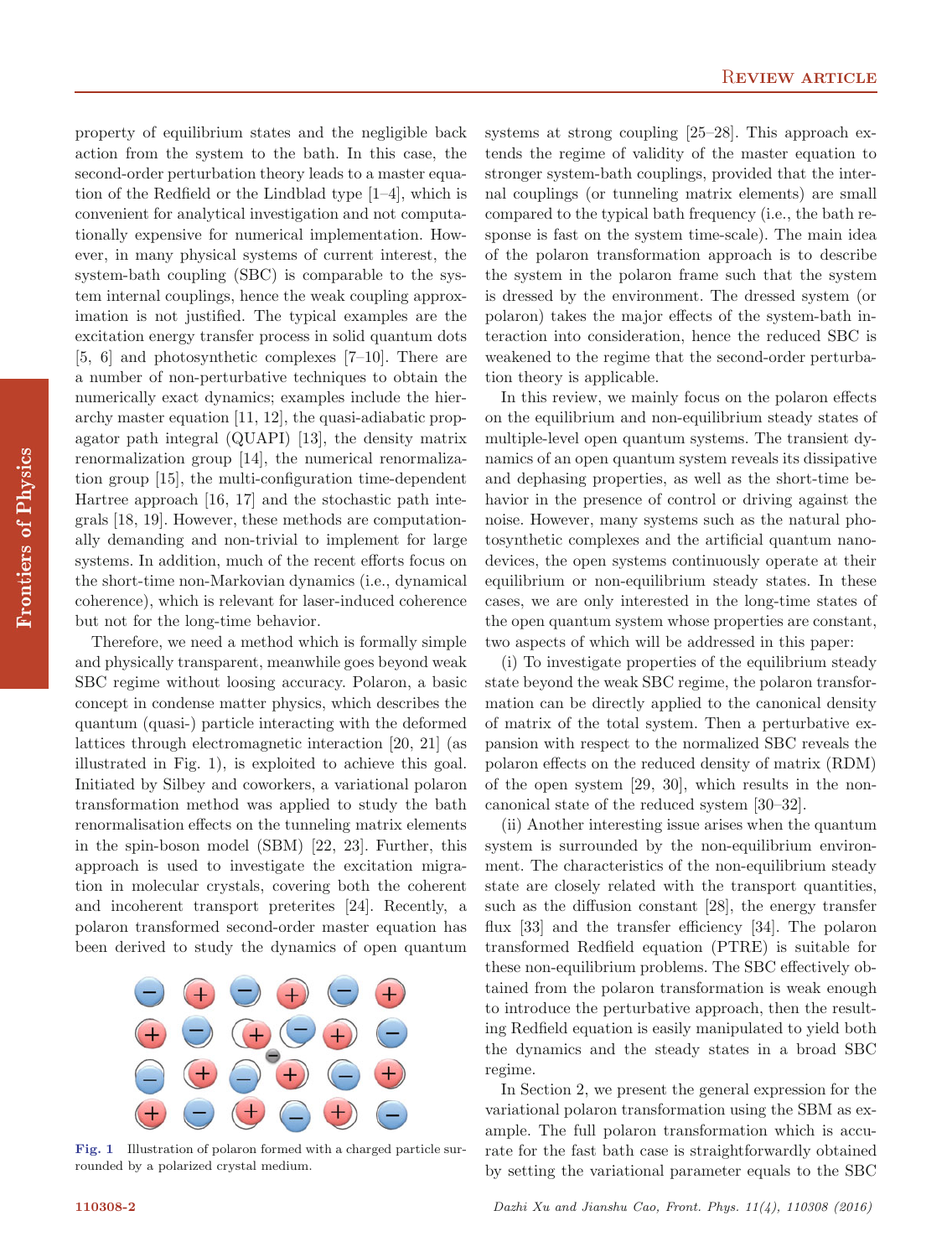strength. In Section 3, we obtain the equilibrium steady state by the perturbative expansion in the variational polaron frame. The comparisons with other perturbative methods and the exact numerical calculation are also presented to clarify the valid parameter regimes. The PTRE is introduced in Section 4, by which both the dynamics and the non-equilibrium steady states can be studied beyond weak coupling regime. In Section 5, three specific topics on the excitation transport and energy transfer are studied via the PTRE: the coherent quantum transport in disordered systems, non-equilibrium energy transfer via a two-level quantum dot, and nonequilibrium properties of a three-level heat engine model. We summarize the polaron approach and its application in Section 6.

## **2 Polaron transformation of the spin-boson model**

We introduce the polaron transformation via the SBM, which is the simplest dissipative model used to investigate the energy transfer in light harvesting systems [35, 36], decoherence in atom-photon interaction systems [37], tunneling phenomena in condensed media [38, 39], charge transfer [40], and quantum phase transitions [41, 42]. The SBM describes a two-level system (TLS) coupled with a multi-mode harmonic bath. The SBM Hamiltonian is written as (we set  $\hbar = 1$  in the following)

$$
H_{tot} = \frac{\epsilon}{2}\sigma_z + \frac{\Delta}{2}\sigma_x + \sum_k \omega_k b_k^{\dagger} b_k + \sigma_z \sum_k g_k (b_k^{\dagger} + b_k),
$$
\n(1)

where  $\sigma_i$   $(i = x, y, z)$  are the Pauli matrices,  $\epsilon$  is the energy splitting between the two local energy levels, and  $\Delta$ is the tunneling matrix element. The bath is modeled as a set of harmonic oscillators labeled by their frequencies  $\omega_k$ , and their coupling strength to the TLS are denoted by  $g_k$ .

Though the SBM model is formally simple, it displays the competition between coherent (tunneling dominates) and incoherent (bath dominates) effects. Despite its simplicity, the SBM has not been solved exactly so far. Comparing with the non-trivial analytical investigation base on path integrals [38, 39] and the numerically exact but computationally demanding methods (such as the hierarchy master equation [11] and the QUAPI [13]), the polaron transformation method is clear in physical pictures, accurate in a broad range of SBC strength, and can be easily extended to multilevel systems.

For generality, the variational approach of polaron transformation is adopted here, which extends the validity of the original full polaron method to the slow bath regime [22, 23, 43]. The variational polaron transformation is generated by

$$
U = \exp(-\mathrm{i}\sigma_z B/2) \tag{2}
$$

with the bath operator  $B = 2i \sum_k \frac{J_k}{\omega_k} (b_k^{\dagger} - b_k)$ , which<br>displaces the bath oscillators in the positive or perative displaces the bath oscillators in the positive or negative direction depending on the state of the TLS. The variational parameter  $f_k$  determines the magnitude of the displacement of each mode, when  $f_k = 0$  the displacement is zero. If we set  $f_k = g_k$ , the variational polaron transformation reduces to the full polaron transformation. The variational method allows us to determine an optimal value of  $f_k$  between 0 and  $g_k$ , making the transformation valid over a wide range of parameters. The effects of the polaron transformation act on the SBM can be illustrated by a double-well in the coordinate space (see Fig. 2). The polaron transformation displaces the effective potential for each local state, and further renormalizes the tunneling rate and the SBC strength. By choosing  $f_k$  properly (see below), the high-order SBC are involved in these renormalized parameters, thus the second-order perturbative calculation with the effective SBC is able to give the accurate result.

Applying the transformation to the total Hamiltonian in Eq.  $(1)$ , we have

$$
\tilde{H}_{tot} = U H_{tot} U^{\dagger} = \tilde{H}_0 + \tilde{H}_I,
$$
\n(3)

where the free Hamiltonian is  $H_0 = H_S + H_B$ . The transformed system Hamiltonian is given by

$$
\tilde{H}_S = \frac{\epsilon}{2}\sigma_z + \frac{\Delta_\kappa}{2}\sigma_x + \sum_k \frac{f_k}{\omega_k} (f_k - 2g_k)
$$
\n(4)

and the bath Hamiltonian remains unaffected,  $\tilde{H}_B = \sum_{\alpha} \mu_{\alpha}^{\dagger} h_{\alpha}$ . The last term in Eq. (4) is a constant hand  $\sum_k \omega_k b_k^{\dagger} b_k$ . The last term in Eq. (4) is a constant hence can be removed. The tunneling rate is renormalized by the expectation value of the bath displacement operator,



**Fig. 2** Polaron effects in the SBM in the coordinate space. The dashed line illustrates the effective potentials for the local states, which are induced by the boson bath and presented as harmonic wells. The polaron transformation  $U$  displaces the potential wells (solid line) and renormalizes both the tunneling rate and the SBC strength.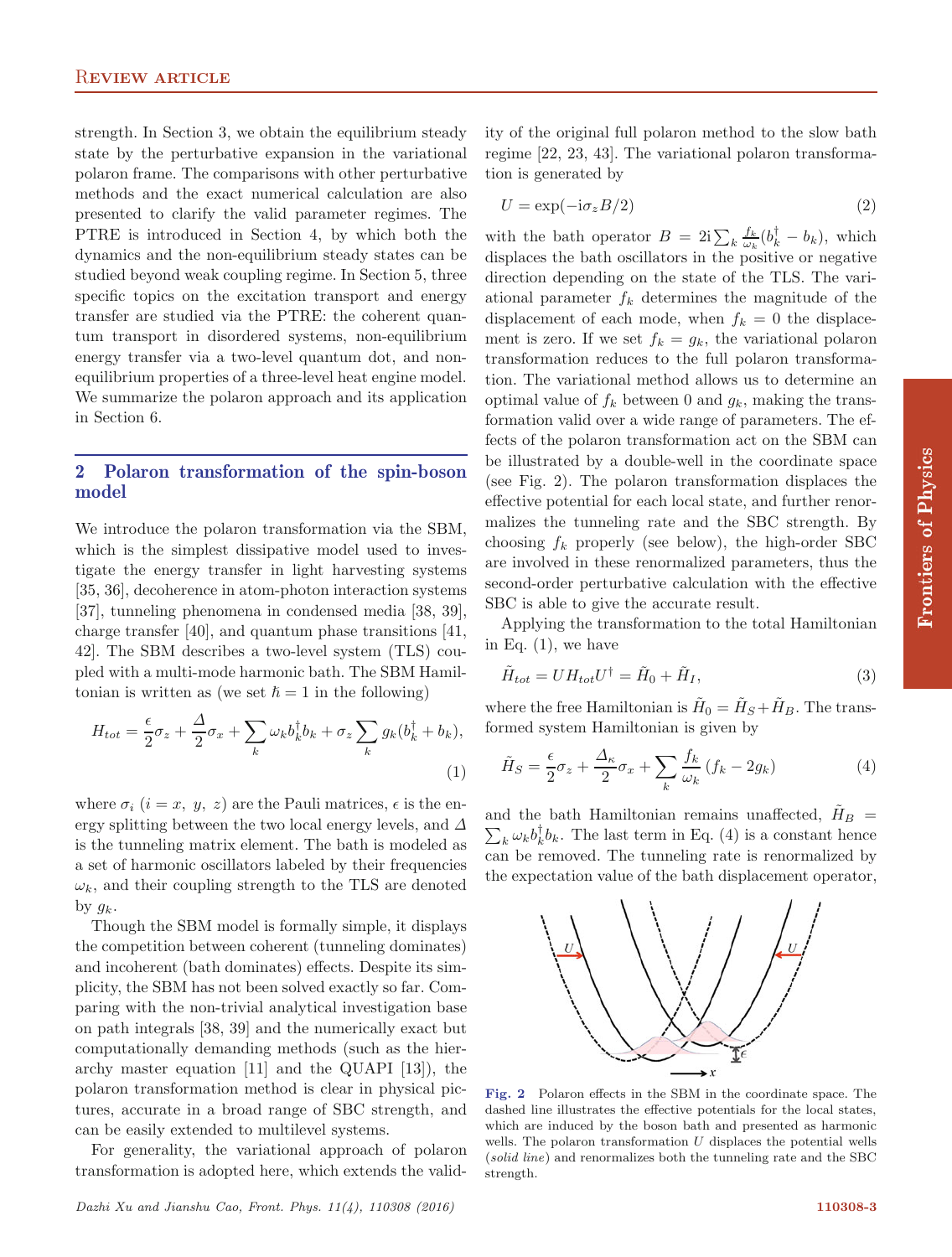$\Delta_{\kappa} = \kappa \Delta$ , where

$$
\kappa = \langle \cos B \rangle_{\tilde{H}_B}
$$
  
=  $\exp \left[ -2 \sum_k \frac{f_k^2}{\omega_k^2} \coth \left( \frac{\beta \omega_k}{2} \right) \right]$  (5)

and  $\langle \cdot \rangle_{\tilde{H}_B}$  represents the average over the bath canonical<br> $\frac{-\beta \tilde{H}_B}{T}$   $\frac{(\mathbf{F} - \beta \tilde{H}_B)}{T}$   $\mathbf{F}$ density matrix  $\rho_B = e^{-\beta \tilde{H}_B} / {\rm Tr}_B[e^{-\beta \tilde{H}_B}]$ . The transformed interaction Hamiltonian becomes

$$
\tilde{H}_I = \sigma_x V_x + \sigma_y V_y + \sigma_z V_z \tag{6}
$$

where

$$
V_x = \frac{\Delta}{2} \left( \cos B - \kappa \right),\tag{7}
$$

$$
V_y = \frac{\Delta}{2} \sin B,\tag{8}
$$

$$
V_z = \sum_k (g_k - f_k) (b_k^{\dagger} + b_k).
$$
 (9)

The interaction Hamiltonian is constructed such that its thermal average is zero,  $\text{Tr}_B[\hat{H}_I \exp(-\beta \hat{H}_B)] = 0.$ 

Following Silbey and Harris [22, 23], we determine the optimal values for the set  $\{f_k\}$  by minimizing the Gibbs-Bogoliubov–Feynman upper bound on the free energy [44–46]

$$
A_B = -\frac{1}{\beta} \ln \text{Tr}_{S+B} \left[ e^{-\beta \tilde{H}_0} \right] + \langle \tilde{H}_I \rangle_{\tilde{H}_0},\tag{10}
$$

where  $\langle \ \rangle_{\tilde{H}_0}$  denotes the average over the canonical state<br>with a vertex  $\tilde{H}_0$ . Since  $\langle \tilde{H}_0 \rangle$  and the summarized in with respect to  $\tilde{H}_0$ . Since  $\langle \tilde{H}_I \rangle_{\tilde{H}_0} = 0$ , the upper bound is solely determined by the free Hamiltonian  $H_0$ . The variational theorem states that  $A_B \geq A_F$  where  $A_F$  is the true free energy of  $H_{tot}$ . Therefore, we seek for the minimal of  $A_B$  with respect to  $f_k$  by solving  $dA_B/df_k = 0$ . The minimization condition leads to

$$
f_k = g_k F\left(\omega_k\right),\tag{11}
$$

$$
F(\omega_k) = \left[1 + \frac{\Delta_{\kappa}^2}{\omega_k A} \coth\left(\frac{\beta \omega_k}{2}\right) \tanh\left(\frac{\beta A}{2}\right)\right]^{-1}, (12)
$$

where  $\Lambda = \sqrt{\epsilon^2 + \Delta_k^2}$ . In the continuum limit, the renormalization constant can be written as

$$
\kappa = \exp\left[-2\int_0^\infty \frac{d\omega}{\pi} \frac{J(\omega)}{\omega^2} F(\omega)^2 \coth\left(\frac{\beta\omega}{2}\right)\right], \quad (13)
$$

where the bath spectral density  $J(\omega)$  $\pi \sum_{k} g_{k}^{2} \delta(\omega - \omega_{k})$ . Throughout the paper, we use a superchange control density with an exponential cut super-ohmic spectral density with an exponential cutoff,

$$
J(\omega) \propto \gamma \omega^3 \omega_c^{-2} e^{-\omega/\omega_c},\tag{14}
$$

where  $\gamma$  is the dimensionless SBC strength. The cut-off

frequency is denoted by  $\omega_c$ , which governs the bath relaxation time  $\tau_B \propto \omega_c^{-1}$ .

Since  $F(\omega)$  is also a function of  $\kappa$ , the set of  $\{f_k\}$  must be solved self-consistently via Eqs. (11) and (12). Nevertheless, without numerical calculation, the expressions of  $F(\omega)$  and  $\kappa$  have already shown insightful physics in two limits: (i) When the bath is slow  $(\Delta \gg \omega_c)$  or the SBC is weak  $(\gamma \ll 1)$ , we find  $F(\omega) \approx 0$  and  $f_k \approx 0$ , the polaron picture is obviously not applicative in this limit since the bath modes cannot follow the fast coherent oscillation of the system, thus the bath oscillators are barely displaced. (ii) When the bath is fast  $(\Delta \ll \omega_c)$  or the SBC is strong  $(\gamma \gg 1)$ , we find  $F(\omega) \approx 1$  and  $f_k \approx g_k$ , i.e., the full polaron transformation is recovered. Therefore, when dealing with the open system with fast bath, we can apply the full polaron transformation by setting  $f_k = g_k$  for simplicity without loosing much accuracy (see Section 3.1).

## **3 Equilibrium distribution of the SBM via the polaron approach**

This section is dedicated to study the equilibrium state of the SBM in the polaron frame, which is motivated mainly for two reasons: (i) The calculation of the equilibrium state of the SBM provides a benchmark to assess the accuracy of only the second-order perturbation theory (2nd-PT) in the polaron frames, without involving additional approximations, such as factorized initial conditions and the Born-Markov approximation which are generally invoked in the quantum master equation. This investigation can clearly demonstrate how accurate does the polaron approach depend on the bath properties, namely, the bath relaxation time and the coupling strength. (ii) Equilibrium canonical distribution in statistical mechanics assumes weak SBC, while under real physical conditions this assumption is usually invalid, thus the equilibrium statistics is generally non-canonical. By exploiting the polaron transformation with perturbation theory, an analytical treatment is advocated to study non-canonical statistics of the SBM at arbitrary temperature and for arbitrary SBC strength.

### 3.1 Accuracy of the perturbation theory in the polaron frame

First, we briefly introduce the second-order correction to the equilibrium state of the system in the polaron frame. The exact equilibrium RDM can be formally defined as

$$
\tilde{\rho}_S = \frac{\text{Tr}_B[e^{-\beta \tilde{H}_{tot}}]}{\text{Tr}_{S+B}[e^{-\beta \tilde{H}_{tot}}]}.
$$
\n(15)

**110308-4** Dazhi Xu and Jianshu Cao, Front. Phys. 11(4), 110308 (2016)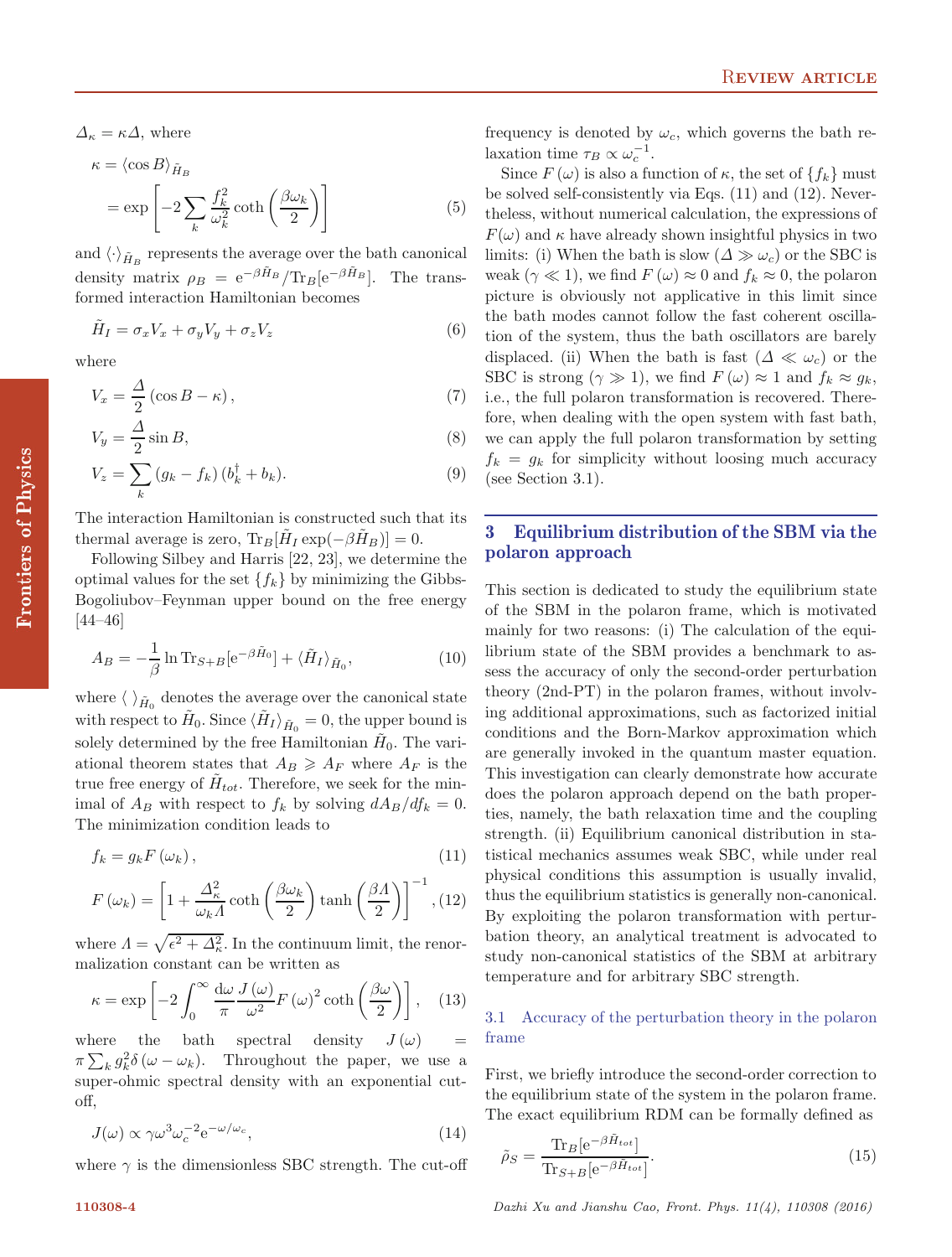In this review, the operator with a tilde denotes it is defined in the polaron frame, for example  $\tilde{\rho} = U^{\dagger} \rho U$ , where  $\rho$  is the density matrix in the untransformed frame. Using the Kubo identity [47, 48], the operator  $\exp[-\beta \tilde{H}_{tot}]$ is expanded up to the second order in  $H_I$  as

$$
e^{-\beta \tilde{H}_{tot}} \approx e^{-\beta \tilde{H}_0} \left[ 1 - \int_0^{\beta} d\beta' e^{\beta' \tilde{H}_0} \tilde{H}_I e^{-\beta' \tilde{H}_0} \right. \\
\left. + \int_0^{\beta} \int_0^{\beta'} d\beta' d\beta'' e^{\beta' \tilde{H}_0} \tilde{H}_I e^{-\left(\beta' - \beta''\right) \tilde{H}_0} \tilde{H}_I e^{-\beta'' \tilde{H}_0} \right].\n\tag{16}
$$

The above expansion is similar to the Dyson expansion, with  $\beta$  treated as imaginary time. Since  $\langle \tilde{H}_I \rangle_{\tilde{H}_0} = 0$ ,<br>the leading order correction to  $\tilde{\sigma}_{\alpha}$  is of the second orthe leading order correction to  $\tilde{\rho}_S$  is of the second order in  $H<sub>I</sub>$ . Inserting the above expression into Eq. (15) and keeping terms up to the second order, the system equilibrium state is approximated as

$$
\tilde{\rho}_S = \tilde{\rho}_S^{(0)} + \tilde{\rho}_S^{(2)} + \dots, \n\tilde{\rho}_S^{(0)} = e^{-\beta \tilde{H}_S} / Z_S^{(0)}, \n\tilde{\rho}_S^{(2)} = \frac{A}{Z_S^{(0)}} - \frac{Z_S^{(2)}}{[Z_S^{(0)}]^2} e^{-\beta \tilde{H}_S},
$$
\n(17)

where

$$
A = \sum_{n,m=x,y,z} \int_0^{\beta} \int_0^{\beta'} d\beta' d\beta'' C_{nm}(\beta' - \beta'')
$$
  
\n
$$
\times e^{-\beta \tilde{H}_S} \sigma_n(\beta') \sigma_m(\beta''),
$$
  
\n
$$
Z_S^{(0)} = \text{Tr}_S[e^{-\beta \tilde{H}_S}],
$$
  
\n
$$
Z_S^{(2)} = \text{Tr}_S[A],
$$
\n(18)

and  $C_{nm}(\tau) = \langle V_n(\tau) V_m \rangle_{\hat{H}_B}$  is the imaginary-time<br>both correlation function. The energies in imaginary bath correlation function. The operators in imaginary time are defined as  $O(\beta) \equiv e^{\beta \tilde{H}_0} Oe^{-\beta \tilde{H}_0}$ . The expressions for the non-vanishing bath correlation functions are shown in Appendix A. The full polaron result can be conveniently obtained by setting  $F(\omega) = 1$ , then the only non-vanishing correlation functions are  $C_{xx}$  and  $C_{yy}$ . Furthermore, in this extremely strong coupling limit  $\gamma \to \infty$ , it can be seen from Eq. (13) that  $\kappa \to 0$  and the system becomes incoherent since the coherent tunneling element vanishes. As a result, all of the correlation functions and the second-order corrections to  $\tilde{\rho}_S$  vanish; hence the equilibrium density matrix is only determined by the energy splitting of the two local energy levels,  $\tilde{\rho}_S \propto \exp(-\epsilon \beta \sigma_z/2)$ . In the opposite limit,  $F(\omega)=0$ which corresponds to no transformation is performed and  $C_{zz}$  is the only non-zero correlation function.

Since the populations of the TLS are not affected by the transformation,  $\text{Tr}_S[\sigma_z \rho_S] = \text{Tr}_S[\sigma_z \tilde{\rho}_S] \equiv \langle \sigma_z \rangle$ , we can directly compare the expectation value  $\langle \sigma_z \rangle$  from

Dazhi Xu and Jianshu Cao, Front. Phys. 11(4), 110308 (2016) **110308-5**

2nd-PT in the original frame  $[F(\omega) = 0]$ , the full polaron frame  $[F(\omega) = 1]$ , and the variational polaron frame  $[F(\omega)]$  in Eq. (12) with those obtained from the numerically exact imaginary-time path integral calculations. Results of the transformed zeroth-order density matrix,  $\tilde{\rho}_S^{(0)}$ , which depend only on the renormalized sys-<br>tom Hamiltonian  $\tilde{H}_S$ , are also included tem Hamiltonian  $H<sub>S</sub>$ , are also included.

In order to get a good perspective on the accuracy of 2nd-PT in different frames depends on the properties of the bath, we calculate the relative errors over the entire range of the bath parameters. The relative error is defined as

$$
\left| \frac{\langle \sigma_z \rangle_{\text{Pert}} - \langle \sigma_z \rangle_{\text{PI}}}{\langle \sigma_z \rangle_{\text{PI}}} \right|,
$$
\n(19)

where the subscripts "Pert" and "PI" denote the perturbative calculation and path integral calculation, respectively. Figure 1 displays the respective errors of secondorder perturbation in the three different frames as a function of the cut-off frequency  $\omega_c$  and the coupling strength  $\gamma$ . As seen in Fig. 3(a), the usual 2nd-PT without transformation breaks down at large  $\gamma$ . It is also less accurate when the cut-off frequency is small, which corresponds to a highly non-Markovian bath. On the other hand, the 2nd-PT in the full polaron frame fails at small  $\gamma$  and  $\omega_c$  [see Fig. 3(b)]. These two approaches provide complementary behavior as a function of the coupling strength; the full polaron method is essentially exact for large  $\gamma$ , while the usual 2nd-PT is exact for small  $\gamma$ . The variational calculation is valid over a much broader range of parameters [see Fig.  $3(c)$ ], and combines the regimes of validity of the full polaron result and the 2nd-PT in the original frame. It becomes only slightly less accurate in the slow bath regime around a narrow region of coupling strength.



**Fig. 3** At  $\Delta = 3$ , the relative errors of the second-order perturbation theory, compared with the exact stochastic path integral result as defined in Eq. (19), in **(a)** the original frame, **(b)** the full polaron frame, and **(c)** the variational polaron frame. Obviously, the variational polaron method is of high accuracy in the fast bath regime over the entire range of coupling strength. Reproduced from Ref. [29].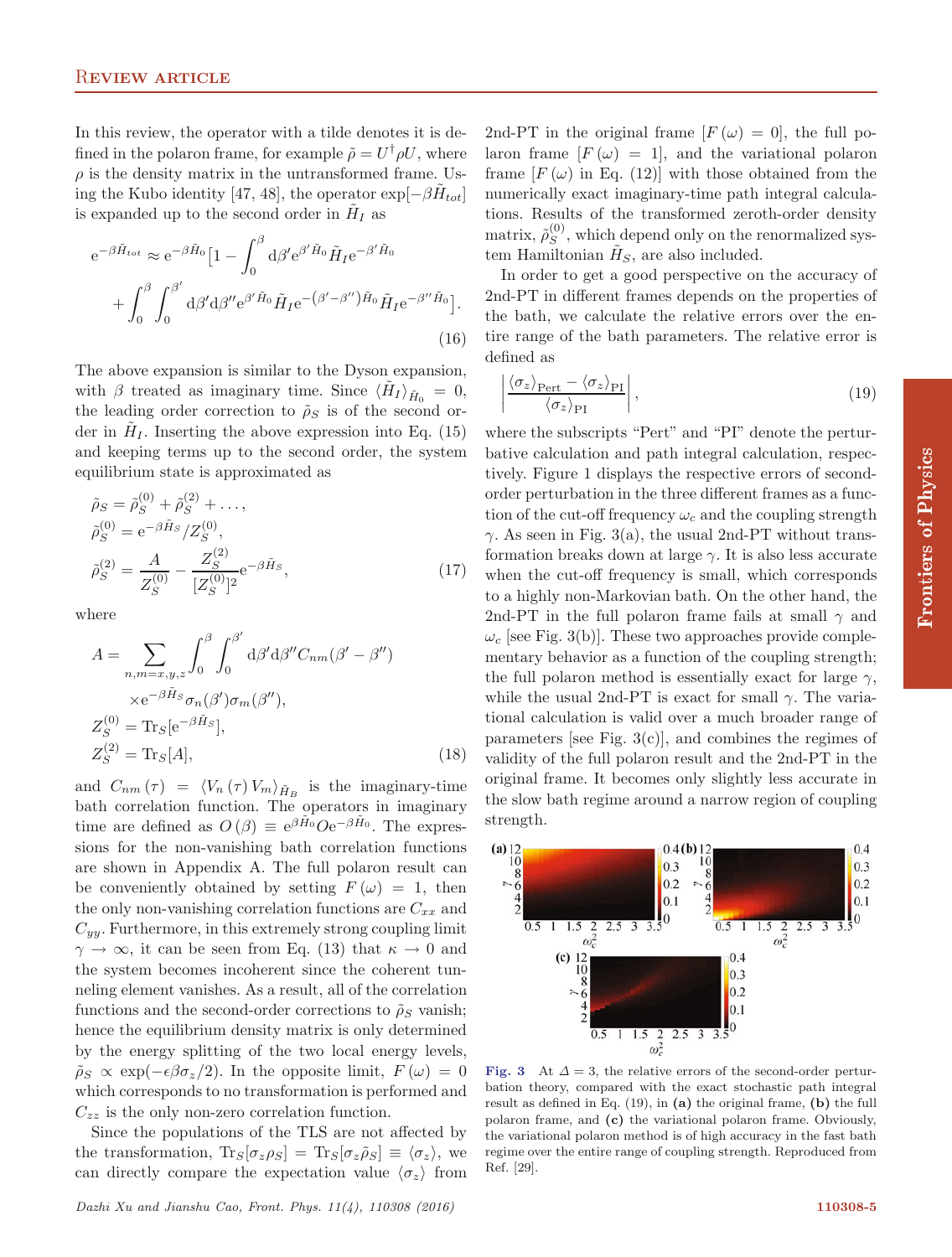The exact numerical method we applied here as benchmark is based on imaginary-time path integrals [18]. For the SBM, following the well-known Feynman-Vernon influence functional [49]with the Hubbard-Stratonovich transformation [39], it was shown that the influence functional is unraveled by an auxiliary stochastic field. The ensuing imaginary-time evolution of the density matrix may then be interpreted as one governed by a timedependent Hamiltonian with a stochastic field. A primary benefit of this approach is that it generates the entire RDM from one Monte Carlo simulation. Additionally, any form for the bath spectral density  $J(\omega)$  can be used. The details of the numerical algorithm can be found in Ref. [18].

In the following of this paper, we will only consider the bath with large cut-off frequency such that the full polaron transformation can be safely applied. Without making ambiguity, from now on when we use the word "polaron transformation", it actually implies the "full polaron transformation" for brevity.

#### 3.2 Non-canonical equilibrium distribution

To investigate the non-canonical statistics of the TLS at arbitrary temperature and arbitrary SBC strength, both the population and coherence of the RDM should be compared with the canonical density matrix. In particular, we use the RDM in the system eigenbasis to quantify the non-canonical statistics as well as the quantumness of the open system. The agreement of the analytical treatment based on the polaron transformation with the exact stochastic path integral result is also verified.

Different from the diagonal elements  $\rho_S^{11}$  and  $\rho_S^{22}$ , which are given above by  $(1 \pm \langle \sigma_z \rangle)/2$ , the off-diagonal<br>class of  $-12$  in the polarary nitting is more involved by element  $\rho_S^{12}$  in the polaron picture is more involved be-<br>sause the  $\sigma$  energter does not commute with the polaron cause the  $\sigma_z$  operator does not commute with the polaron transformation operator U. Nevertheless, we find

$$
\rho_S^{12} = \text{Tr}[\sigma_{-}\rho_{tot}] = \text{Tr}[\tilde{\sigma}_{-}\tilde{\rho}_{tot}] = \text{Tr}[\sigma_{-}\cos B\tilde{\rho}_{tot}] \tag{20}
$$

indicating that  $\rho_S^{12}$  can still be obtained from  $\rho_{tot}$ , but not from  $\tilde{\rho}_S$ . Because of the correlation between the system and the bath, the first-order contribution of  $H_I$  to  $\exp[-\beta \hat{H}_{tot}]$  and hence to  $\tilde{\rho}_{tot}$  is already nonzero (upon thermal averaging). As such, it suffices to consider a firstorder perturbation theory in imaginary time for the total density matrix in the polaron frame. With details elaborated in Ref. [30], we obtain  $\rho_S^{12} \approx \rho_{S,(0)}^{12} + \rho_{S,(1)}^{12}$ , with

$$
\rho_{S,(0)}^{12} = -\frac{\kappa \Delta_{\kappa}}{2\Lambda} \tanh(\beta \Lambda/2),\tag{21}
$$

$$
\rho_{S,(1)}^{12} = -\sum_{n=x,y} \int_0^\beta d\tau S_n(\tau) K_n(\tau). \tag{22}
$$

Here  $S_n(\tau) = \langle \sigma_n(\tau) \sigma_{-} \rangle_{\tilde{H}_S}$  and  $K_n(\tau) = \langle V_n(\tau) \cos B \rangle_{\tilde{H}_B}$ <br>are the correlation functions of the system and the bath are the correlation functions of the system and the bath, respectively, which are given in Appendix A.

Instead of examining all the RDM elements, a single quantity is used to characterize non-canonical statistics: the smallest possible angle  $\theta$ . It is the angle rotated (in radians) on the Bloch sphere to reach the eigenstates of  $H<sub>S</sub>$  from the diagonal representation of the RDM. As a function of the SBC strength  $\gamma$  for a fixed temperature, the theoretical results (solid line) are plotted in Fig. 4(a). For small values of  $\gamma$ ,  $\theta$  is small, so the RDM's diagonal representation is relatively close to that of  $H<sub>S</sub>$ . This is expected, because for weak SBC strength, the equilibrium statistics should be canonical. As  $\gamma$  increases,  $\theta$ increases, indicating that the RDM diagonal representation continuously and monotonously rotates away from the eigenstates of  $H<sub>S</sub>$ . To further elucidate the continuous change in  $\theta$ , an analogous angle, namely, the angle that the RDM diagonal representation should be rotated to reach the eigenstates of  $H_I$ , is also plotted with dashed line in Fig. 4(a). For large values of  $\gamma$ , we find  $\kappa \to 0$ , the SBM reduces to a pure dephasing model. Therefore, the RDM diagonal representation is seen to approach that of  $H_I$  (or  $\sigma_z$ ), and the system equilibrium state approaches  $\exp(-\epsilon \beta \sigma_z/2)$ . For a varying SBC strength, either weak or strong, the 2nd-PT polaron approach and the numerically exact results agree, which confirms that our analytical treatment for the RDM off-diagonal elements performs equally well in the regime valid



**Fig. 4 (a)** Coupling strength dependence of the angle to be rotated on the Bloch sphere to reach eigenstates of  $H<sub>S</sub>$  (solid line) or  $H_I$  (dashed line) from eigenstates of equilibrium RDM, for  $\beta = 1$ ,  $\epsilon = 0.5$ , and  $\omega_c = 5$  (in units of  $\Delta$ ). (b) Temperature dependence of the angle to be rotated on the Bloch sphere to reach eigenstates of  $\tilde{H}_S$  (solid line) or  $\tilde{H}_I$  (dashed line) from eigenstates of equilibrium RDM, for  $\gamma = 0.1$ ,  $\epsilon = 0.5$ , and  $\omega_c = 5$ . Solid dots are numerically exact stochastic path integral results. Reproduced from Ref. [30].

**110308-6** Dazhi Xu and Jianshu Cao, Front. Phys. 11(4), 110308 (2016)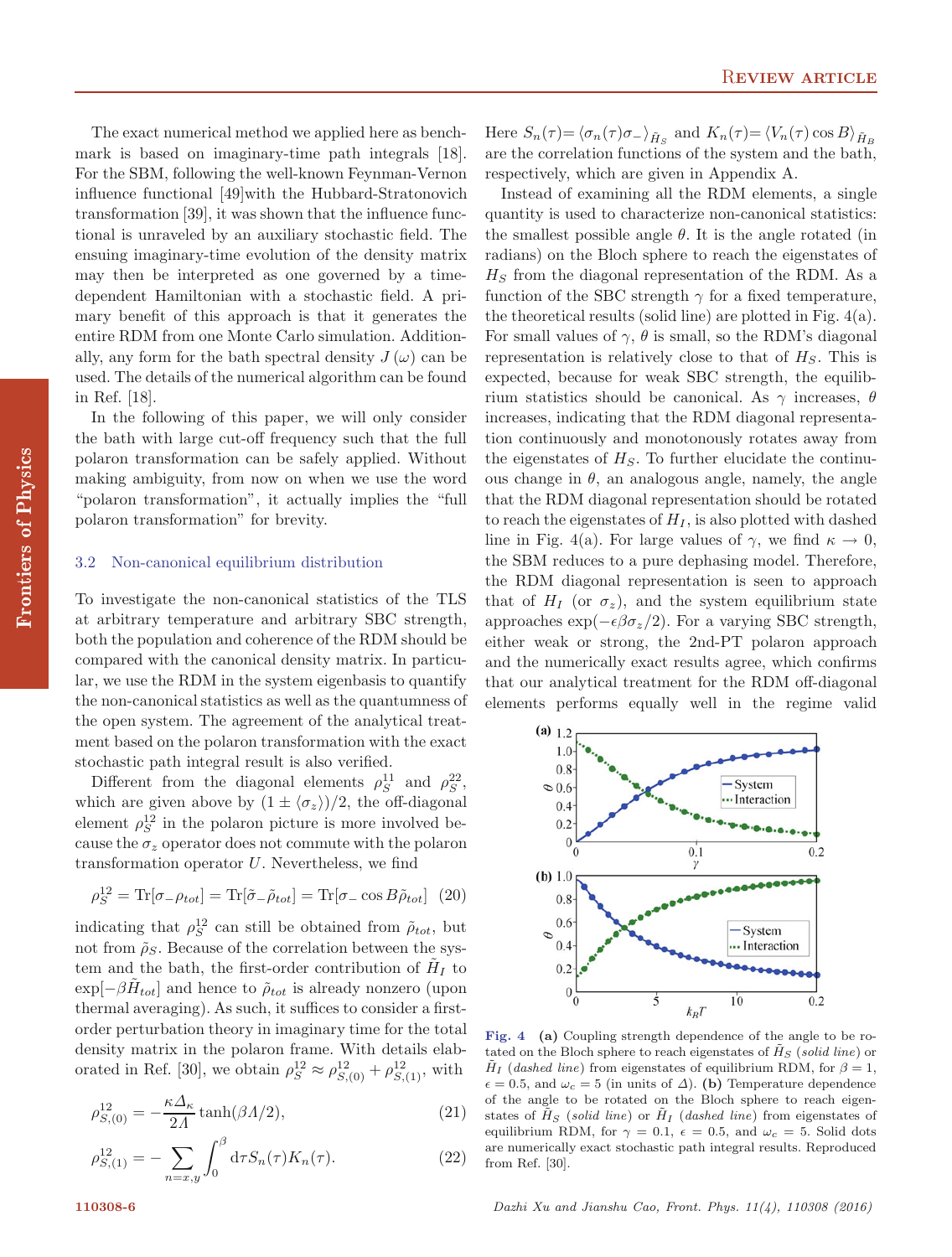for treating the RDM diagonal elements.

The equilibrium RDM considered here reminds us the preferred basis discussed in decoherence dynamics [50]: An equilibrium RDM is an asymptotic result of quantum dissipation. Due to this interesting connection, the particular diagonal representations of RDM as a result of the non-canonical statistics can also be understood as a remarkable outcome of nature's superselection in open quantum systems [51–54].

The temperature dependence of non-canonical statistics at a fixed intermediate SBC strength  $\gamma$  is depicted in Fig. 4(b). For temperature lower than  $k_BT = 1$ , the RDM diagonal representation is further rotated from that of  $H_s$  (solid line) but becomes closer to that of  $H_I$  (dashed line). Therefore, the non-canonical statistics becomes more pronounced when temperature decreases. When temperature increases, the deviation angle continuously changes in opposite directions, showing that the RDM diagonal representation gradually moves away from the eigen-representation of  $H_I$  but smoothly approaches that of  $H<sub>S</sub>$ . Numerically exact Monte Carlo simulation results (solid dots) are also presented in Fig. 4(b), further supporting our theory.

#### **4 Polaron transformed Redfield equation**

Besides solving the equilibrium states, the polaron transformation is also a powerful tool to study the dynamics of open quantum systems at strong coupling via the secondorder master equation. Applying the polaron method to study the dynamics of open quantum systems was first proposed by Grover and Silbey [24], and it has gained a renewed attention due to the recent interest in coherent energy transfer in light harvesting systems [25–27] and has been extended to study non-equilibrium quantum system [33, 34], which we will introduce in Sec.V. For non-equilibrium steady state, the non-Markovian effect is less significant so we will adopt the secular and Markov approximation.

After the transformation, the system is dressed by polaron, then the master equation is obtained by applying perturbation theory to the transformed system-bath interaction. This approach extends the regime of validity of the quantum master equation to stronger SBC, provided that the tunneling matrix elements are small compared to the bath cut-off frequency  $(\Delta < \omega_c)$ .

In this subsection, we use the SBM as example to introduce the PTRE approach. For a multi-level system, the PTRE can be generalized straightforwardly following the same procedure [28]. The Hamiltonian of the SBM after the full polaron transformation is given in Eq. (3) with  $f_k = g_k$ . The strength of the SBC is effectively weakened by the polaron transformation. Specifically,  $H_I$  is of the order of bath fluctuation and its thermal average is zero, hence  $H_I$  is a reliable perturbative parameter. Based on this consideration, the Born–Markov approximation is applied to derive the PTRE for SBM in the Schrodinger picture:

$$
\frac{\mathrm{d}\tilde{\rho}_S(t)}{\mathrm{d}t} = -\mathrm{i}[\tilde{H}_S, \tilde{\rho}_S(t)]
$$

$$
-\int_0^\infty \mathrm{d}s \mathrm{Tr}_B\{[\tilde{H}_I, [\tilde{H}_I(-s), \tilde{\rho}_S(t) \otimes \rho_B]]\}, \quad (23)
$$

which can be further written as

$$
\frac{d\tilde{\rho}_S}{dt} = -i[\tilde{H}_S, \tilde{\rho}_S]
$$
  
\n
$$
-\sum_{\alpha,\beta=z,\pm} [ \Gamma^+_{\alpha\beta} \tau_\alpha \tau_\beta \tilde{\rho}_S + \Gamma^-_{\beta\alpha} \tilde{\rho}_S \tau_\beta \tau_\alpha
$$
  
\n
$$
- \Gamma^-_{\beta\alpha} \tau_\alpha \tilde{\rho}_S \tau_\beta - \Gamma^+_{\alpha\beta} \tau_\beta \tilde{\rho}_S \tau_\alpha].
$$
\n(24)

Here we use a new set of Pauli operators  $\tau_{\alpha}$  with respect to the eigenbasis of the Hamiltonian  $H_S = \Lambda \tau_z$ :

$$
\tau_z = |+\rangle \langle +| - |-\rangle \langle -| \,, \tag{25}
$$

$$
\tau_{+} = |+\rangle \langle -|, \tau_{-} = |-\rangle \langle +|.
$$
 (26)

The eigenbasis are defined with the local basis  $|1\rangle$  and  $|2\rangle$  as

$$
|+\rangle = \cos\frac{\theta}{2}|1\rangle + \sin\frac{\theta}{2}|2\rangle, \qquad (27)
$$

$$
|-\rangle = \sin\frac{\theta}{2}|1\rangle - \cos\frac{\theta}{2}|2\rangle, \qquad (28)
$$

where  $\tan \theta = \Delta_{\kappa}/\epsilon$ . The dissipation rates  $\Gamma_{\alpha\beta}^{\pm}$  are related to the half-side Fourier transformation of the bath correlation functions

$$
\Gamma_{\alpha\beta}^{\pm} = \frac{\Delta^2}{4} \int_0^\infty dt \left\langle \xi_\alpha \left( \pm t \right) \xi_\beta \left( 0 \right) \right\rangle, \tag{29}
$$

with

$$
\xi_z(t) = \sin \theta [\cos B(t) - \kappa],\tag{30}
$$

$$
\xi_{\pm}(t) = -e^{\pm iAt} \{ \cos \theta [\cos B(t) - \kappa] \mp i \sin B(t) \}.
$$
 (31)

Therefore, the steady state of the system can be easily obtained from Eq. (24) by solving  $d\tilde{\rho}_S/dt = 0$ .

#### 4.1 Steady states and equilibrium distribution

The expectations of the operators  $\tau_{\alpha}$  in the steady state, which contain all the information of the TLS in SBM are displayed in Fig. 5. The dependence of the population difference  $\langle \tau_z \rangle$  on the coupling strength  $\gamma$  is plotted with the blue solid line. It is found that the steady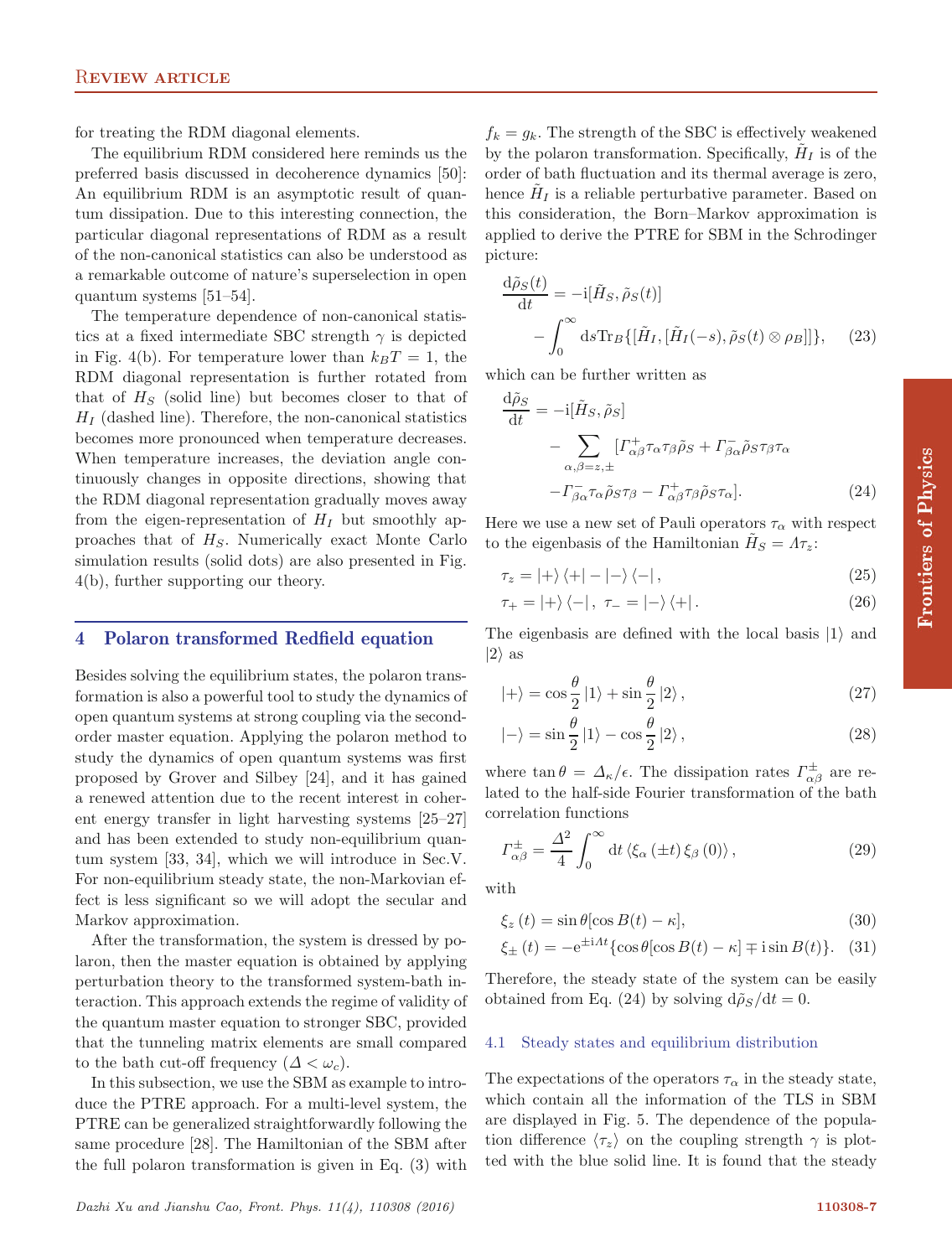

**Fig. 5** The steady state of TLS as a function of the SBC strength  $\gamma$ . The steady states of the PTRE follow the canonical distribution in the polaron transformed basis, which rotates with the coupling strength  $\gamma$ . In the weak coupling limit, the system steady state is the canonical distribution in the eigen basis (black dash line); while in the strong coupling limit, the steady state is the canonical distribution in the localized basis (red dot-dash line). The inset shows the coherent term of the steady state, which is small in the polaron transformed basis. We choose the parameters in units of  $\Delta$ :  $\epsilon = 0.5$ ,  $\omega_c = 5$  and  $\beta = 1$ . Reproduced from Ref. [34].

state RDM obtained from the PTRE coincides with the zeroth-order perturbation result of the equilibrium state in Eq. (17). The steady state distribution of the TLS follows the Boltzmann distribution with respect to the eigenbasis in the polaron frame

$$
\langle \tau_z \rangle = -\tanh(\frac{1}{2}\beta A). \tag{32}
$$

It is reduced to the canonical distribution with respect to the eigenbasis of  $H_S$  as  $\lim_{\gamma \to 0} \langle \tau_z \rangle$  = spect to the eigenbasis of  $Hg$  as  $\lim_{\gamma \to 0} \langle t_z \rangle = -\tanh[\beta\sqrt{\epsilon^2 + \Delta^2}/2]$ , and is reduced to  $\lim_{\gamma \to \infty} \langle \tau_z \rangle =$  $-\tanh[\beta\epsilon/2]$  in the strong coupling limit, which is the Boltzmann distribution in the local basis  $|1\rangle$  and  $|2\rangle$ .

#### 4.2 Validity of the PTRE

For an unbiased two-level system, we compare the result



**Fig. 6** Time evolution of the population dynamics of the state  $|1\rangle$  calculated from the PTRE Eq. (24) (symbols) and the timeconvolutionless second-order polaron master equation used in Ref. [55] (solid lines). The parameters used are  $\epsilon_1 - \epsilon_2 = 0$ ,  $\Delta = 2$  and  $\omega_c = 3$ . Reproduced from Ref. [28].

obtained from the above PTRE Eq. (24) with that from the time-convolutionless second-order polaron master equation without the secular and Markov approximations [55]. The results are plotted in Fig. 6, they show remarkably good agreements for different temperature and coupling strength. Moreover, as shown below, the PTRE recovers the Redfield equation in the weak coupling limit and the Fermi's golden rule (or Förster theory) in the strong coupling limit.

#### 4.3 Weak and strong coupling limits

In the weak coupling limit, we have  $\kappa \approx 1$ , thus the eigenbasis  $|\pm\rangle$  of the polaron transformed Hamiltonian  $\tilde{H}_S$  become the eigenbasis of  $H_S = \frac{\epsilon}{2}\sigma_z + \frac{\Delta}{2}\sigma_x$ . In this case the master equation in Eq. (24) with secular approximation is reduced to the Redfield equation

$$
\frac{d\rho_S^{++}}{dt} = -\Gamma \left[ 1 + N \left( \Lambda_0 \right) \right] \rho_S^{++} + \Gamma N \left( \Lambda_0 \right) \rho_S^{--}, \tag{33}
$$

$$
\frac{\mathrm{d}\rho_S^{+-}}{\mathrm{d}t} = -\mathrm{i}A_0\rho_S^{+-} - \Gamma[\frac{1}{2} + N(A_0)]\rho_S^{+-},\tag{34}
$$

where  $\Gamma = \frac{1}{2}J(\Lambda_0)\sin^2\theta$ ,  $\Lambda_0 = \sqrt{\epsilon^2 + \Lambda^2}$  and  $N(\omega) =$  $1/$  [exp  $(\beta\omega)$  – 1]. In the strong coupling limit, the coherence is quickly destroyed by dissipation, thus we only need to consider the equations of the population. Additionally,  $\kappa \approx 0$  for large  $\gamma$ , i.e., the eigenbasis of  $H<sub>S</sub>$ coincide with the local basis  $|1\rangle$  and  $|2\rangle$ . As a result, Eq. (24) becomes a kinetic equation governing the population dynamics, which can be written as

$$
\frac{\mathrm{d}\rho_S^{11}}{\mathrm{d}t} = -\Gamma_{11}\rho_S^{11} + \Gamma_{12}\rho_S^{22},\tag{35}
$$

where

$$
\Gamma_{11} = \frac{1}{2} \kappa^2 \Delta^2 \int_0^\infty d\tau \Re \left[ e^{i\epsilon \tau} \left( e^{Q(\tau)} - 1 \right) \right],\tag{36}
$$

$$
\Gamma_{12} = \frac{1}{2} \kappa^2 \Delta^2 \int_0^\infty d\tau \Re \left[ e^{-i\epsilon \tau} \left( e^{Q(\tau)} - 1 \right) \right],\tag{37}
$$

and

$$
Q(\tau) = \int_0^\infty d\omega \frac{J(\omega)}{\pi \omega^2} [\cos(\omega \tau) \coth(\beta \omega/2) -i \sin(\omega \tau)].
$$
\n(38)

The above transition rates  $\Gamma_{11}$  and  $\Gamma_{12}$  are the same as predicted from the Fermi's golden rule. In summary, the PTRE smoothly connects the weak and strong limits, and provides a useful tool to study the intermediate coupling region where there is usually no reliable approximation method.

**110308-8** Dazhi Xu and Jianshu Cao, Front. Phys. 11(4), 110308 (2016)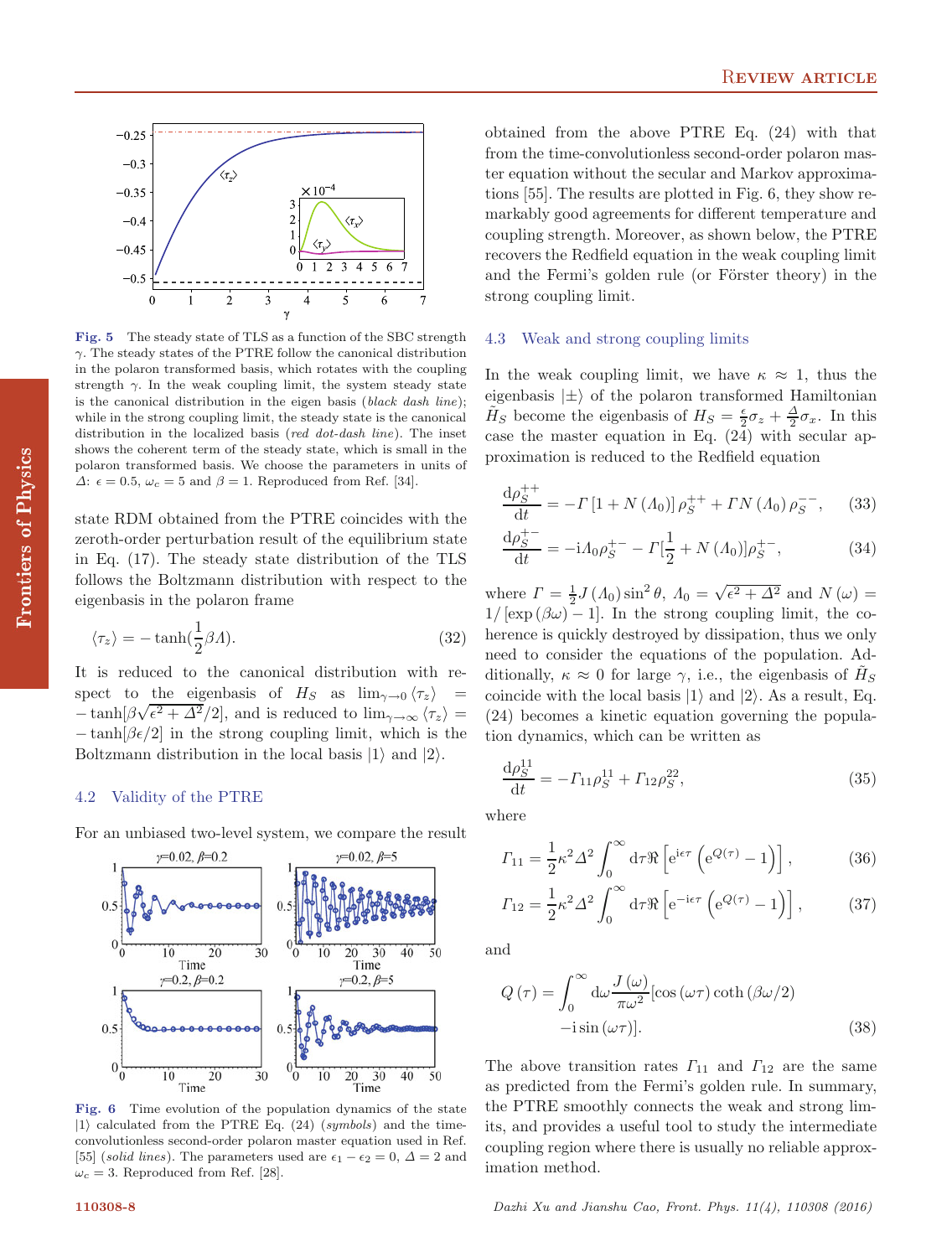## **5 Applications of PTRE to exciton diffusion, heat transport and energy transfer**

The PTRE cannot only be used in calculating the steady state and the dynamics of equilibrium systems, but also apply to non-equilibrium problems such as exciton diffusion in disordered system, heat transport through quantum dot and energy transfer in heat engine model. The steady states of these non-equilibrium processes are usually of special interests as they are closely related to the measurable quantities in experiments. The PTRE is a proper tool to study these problems in order to bridge the gap between the standard Redfield equation in weak coupling regime and the Fermi's golden rule or the noninteracting-blip approximation (NIBA) in strong coupling regime.

#### 5.1 Coherent exciton transport in disordered systems

Quantum transport in disordered systems governs a host of fundamental physical processes including the efficiency of light harvesting systems, organic photovoltaics, conducting polymers, and J-aggregate thin films [56–65]. The PTRE approach to quantum transport allows us to bridge coherent band-like transport governed by the Redfield equation to incoherent classical hopping transport described by the Fermi's golden rule. The results reveal that a non-monotonic dependence of the diffusion coefficient can be observed as a function of temperature and system-phonon coupling strength.

The system is extended from single TLS to a tight binding model, described by the Anderson Hamiltonian (see Fig. 7)

$$
H_S = \sum_{n} \epsilon_n |n\rangle \langle n| + \sum_{m \neq n} J_{mn} |m\rangle \langle n| , \qquad (39)
$$

where  $|n\rangle$  denotes the site basis and  $J_{mn}$  is the electronic coupling between site  $m$  and site  $n$ . Here, we consider one dimensional system with nearest-neighbor coupling such that  $J_{mn} = J(\delta_{m,n+1} + \delta_{m+1,n})$ . The static disorder is



**Fig. 7** Illustration of the diffusion of a single excitation in one dimensional system with static disorder and local bosonic noise.

introduced by taking the site energies  $\epsilon_n$  to be independent identically distributed Gaussian produce projection dent, identically distributed Gaussian random variables characterized by their variance  $\sigma_n^2 = \overline{\epsilon_n \epsilon_n}$ . The overline<br>is used throughout to denote the system over statis disis used throughout to denote the average over static disorder. We assume that each site is independently coupled to its own phonon bath in the local basis. Thus,

$$
H_B = \sum_{nk} \omega_{nk} b_{nk}^\dagger b_{nk},\tag{40}
$$

$$
H_I = \sum_{nk} g_{nk} |n\rangle \langle n| (b_{nk}^\dagger + b_{nk}), \qquad (41)
$$

where  $\omega_{nk}$  and  $b_{nk}^{\dagger}(b_{nk})$  are the frequency and the cre-<br>ation (applicition) operator of the kth mode of the bath ation (annihilation) operator of the kth mode of the bath attached to site n with coupling strength  $g_{nk}$ , respectively.

Applying the full polaron transformation and following the same procedure in Section 4, a second-order PTRE in terms of the transformed SBC with Markov and secular approximations is given by

$$
\frac{\mathrm{d}\tilde{\rho}_{\nu\nu}(t)}{\mathrm{d}t} = \sum_{\nu'} R_{\nu\nu,\nu'\nu'} \tilde{\rho}_{\nu'\nu'}(t),\tag{42}
$$

$$
\frac{\mathrm{d}\tilde{\rho}_{\mu\nu}(t)}{\mathrm{d}t} = (-i\omega_{\nu\mu} + R_{\mu\nu,\mu\nu})\tilde{\rho}_{\mu\nu}(t), \ \nu \neq \mu. \tag{43}
$$

The Greek indices denote the eigenstates of the polaron transformed system Hamiltonian, i.e.,  $H_S |\mu\rangle = E_\mu |\mu\rangle$ and  $\omega_{\mu\nu} = \tilde{E}_{\mu} - \tilde{E}_{\nu}$ . The Redfield tensor  $R_{\mu\nu,\mu'\nu'}$  describes the phonon-induced relaxation, the detailed expressions are given in Appendix B. For the transport properties studied here, only the population dynamics is needed which is invariant under the polaron transformation since  $\tilde{\rho}_{nn}(t) = \rho_{nn}(t)$ . In the presence of both disorder and dissipation, we find empirically that after an initial transient time approximately proportional to  $J^3\beta/\gamma$ , the mean square displacement  $\langle R^2(t) \rangle = \sum_n n^2 \rho_{nn}(t)$ <br>grows linearly with time where the origin is defined such grows linearly with time, where the origin is defined such that  $\langle R^2(0) \rangle = 0$ . Within the timescale of the simulations, the number of sites is sufficient such that no significant boundary effect is observed. Then the diffusion constant D can be defined as  $\lim_{t\to\infty} \langle R^2(t) \rangle = 2Dt$ .

The effect of the dissipation strength on the diffusion constant is revealed as a non-monotonic dependence on D as a function of  $\gamma$  in Fig. 8, which is consistent with the studies using the Haken–Strobl model [66, 67]. The dissipation destroys the phase coherence that gives rise to Anderson localization in one-dimensional disordered system, allowing for transport to occur. Therefore, in the weak coupling regime, the transport coefficient  $D$  increases linearly with  $\gamma$ , which is apparent from the Redfield tensor  $R_{\mu\nu,\mu'\nu'}$ . In the opposite regime of strong coupling, the dissipation strength effectively acts as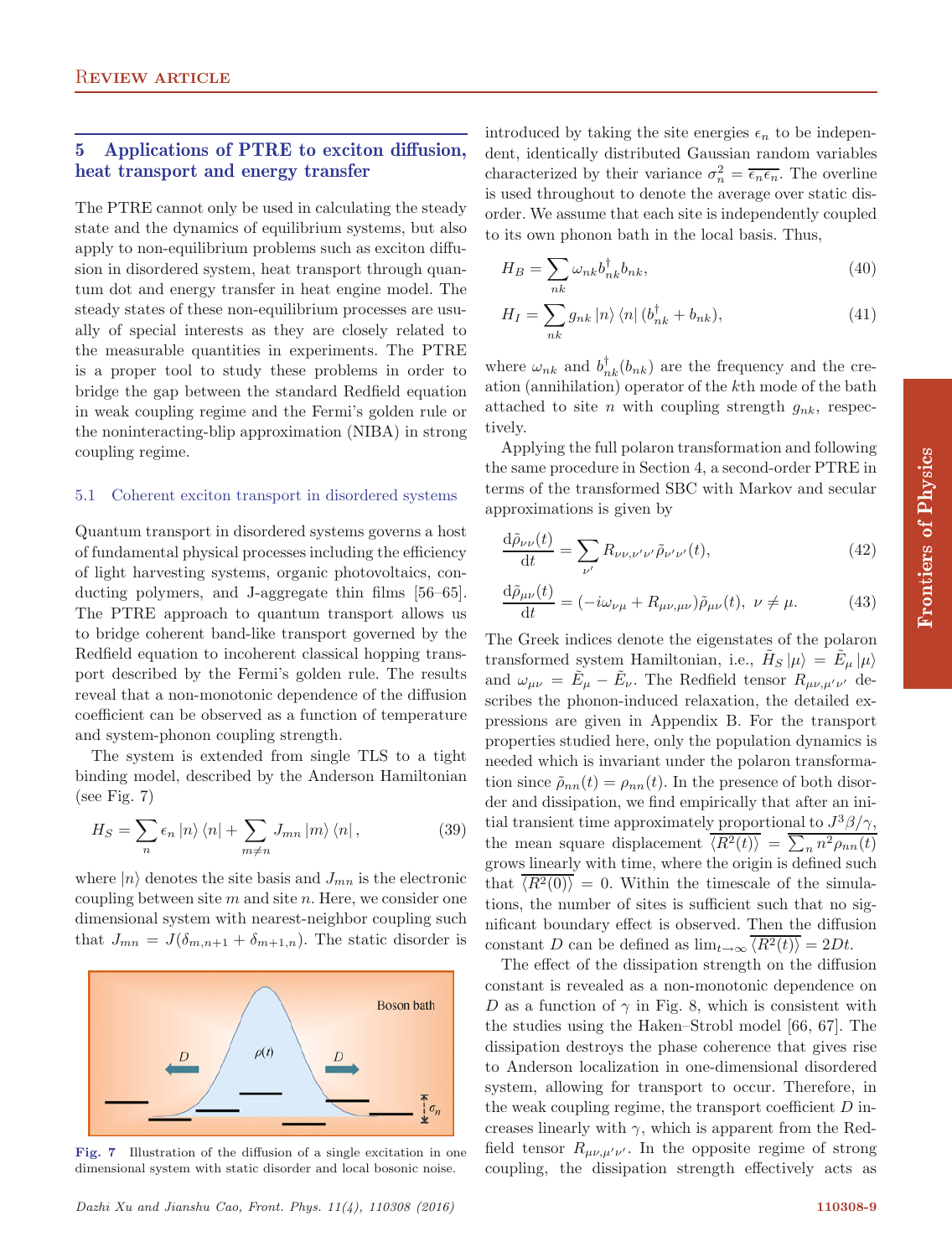

**Fig. 8** The diffusion constant as a function of the dissipation strength  $\gamma$ . The dashed lines display the corresponding results from the secular Redfield equation, while diamond symbols depict the results of the Fermi's golden rule rates. **(a)** Results for different temperatures and a fast bath  $\omega_c = 3$ . (b) Results for different cutoff frequencies and  $T = 10$ . The electronic coupling  $J = 1$  sets the energy scale. Reproduced from Ref. [28].

classical friction that impedes the transport leading D to behave as a decreasing function of  $\gamma$ . Thus the coherence generated between sites is quickly destroyed and the quantum transport reduces to a classical hopping dynamics between neighboring sites. The interplay between static disorder and dissipation thus gives rise to an optimal dissipation strength for transport. In Fig.  $8(a)$ , it is seen that the maximal diffusive rate both increases and shifts to smaller coupling strengths as the temperature increases, since thermal fluctuations also assist the quantum system to overcome the localization barriers in the weak coupling regime. For comparison, we also include the results from the standard secular Redfield equation in the weak coupling regime. For small  $\gamma$  and T, the secular Redfield equation provides a reliable description of the transport properties but starts to breakdown as  $\gamma$ (or T) increases leading to an unphysical  $D \propto \gamma$ .

Figure 8(b) depicts D as a function of  $\gamma$  for different bath cut-off frequencies. It is found that the large  $\gamma$  scaling of  $D$  is highly dependent on the relaxation time of the bath. For a fast bath, the rates decrease approximately as  $1/\gamma$ . However, as the bath frequency decreases, a transition from the  $1/\gamma$  dependence to  $1/\sqrt{\gamma}$  dependence is observed. This can be rationalized by noting that in the high temperature and strong damping regime, the dynamics is incoherent and can be described by classical hopping between nearest neighbors. Then, the hopping rate between sites  $m$  and  $n$  is accurately determined from Fermi's golden rule,

$$
k_F(\Delta_{mn}) = J_{mn}^2 \kappa_{mn}^2 \Re \int_{-\infty}^{\infty} dt e^{i\Delta_{mn}t} [e^{g(t)} - 1], \quad (44)
$$

and

$$
g(t) = 2 \int_0^\infty d\omega \frac{J(\omega)}{\pi \omega} \left[ \cos(\omega t) \coth(\beta \omega/2) - i \sin(\omega t) \right],
$$
\n(45)

where  $\Delta_{mn} = \epsilon_m - \epsilon_n$  is the activation barrier. In the slow bath limit, the above expression reduces to the Marcus rate

$$
k_M(\Delta) \approx \frac{\pi}{2} J^2 \sqrt{\frac{\beta}{\gamma \omega_c^3}} \exp\left[ -\frac{\beta (\pi \Delta - 4\gamma \omega_c^3)^2}{16\pi \gamma \omega_c^3} \right], \quad (46)
$$

which captures the correct  $1/\sqrt{\gamma T}$  dependence of the rate. Defining the energy transfer time as the inverse of the rate,  $\tau_F(\Delta)=1/k_F(\Delta)$ , static disorder can be introduced by averaging  $\tau_F(\Delta)$  over the Gaussian distribution of static disorder:  $\overline{\tau_F} = \int d\Delta P(\Delta) \tau_F(\Delta)$  where  $P(\Delta) =$ (σ'  $\sqrt{2\pi}$ )<sup>-1</sup> exp(−Δ<sup>2</sup>/2σ<sup>72</sup>) and  $\sigma$ <sup>2</sup> =  $\frac{\Delta^2 n}{\Delta^2 n}$  = 2σ<sup>2</sup>. The disorder-averaged golden rule rate can then be obtained using  $\overline{k_F} = 1/\overline{\tau_F}$  and is plotted in Fig. 8(b). While it is seen to capture the correct scaling of  $D$  in the overdamped regime, it significantly underestimates the transport in the small and intermediate damping regimes. As the dynamics becomes more coherent, the classical hopping rate between sites provides a qualitatively incorrect description of the transport.

## 5.2 Non-equilibrium heat transfer through quantum dot

In presence of multiple baths with different temperatures, non-equilibrium transport phenomena can also be studied using the PTRE. For typical energy transport far from equilibrium, two baths should be included with a temperature bias, as shown in Fig. 9. The TLS with Hamiltonian  $H<sub>S</sub>$  in Eq. (1) couples to the two baths by

$$
H_I = \sigma_z \sum_{k; v = L, R} g_{k,v} (b_{k,v}^\dagger + b_{k,v}), \tag{47}
$$

where  $b_{k,v}^{\dagger}(b_{k,v})$  creates (annihilates) one boson of mode<br>k in the *ath* bath. The Hamiltonian of the left (I) and  $k$  in the vth bath. The Hamiltonian of the left  $(L)$  and right (R) baths is given by  $H_B = \sum_{k; v=L,R} \omega_{k,v} b_{k,v}^{\dagger} b_{k,v}$ .<br>This non equilibrium spin boson model (NESR) has been This non-equilibrium spin-boson model (NESB) has been used to describe the electromagnetic transport through superconducting circuits [68], photonic waveguides with



**Fig. 9** Schematic illustration of the non-equilibrium spin-boson model composed by central two-level nano-device connecting to two separate bosonic baths with temperature  $T_L$  and  $T_R$  respectively. Reproduced from Ref. [33].

**110308-10** Dazhi Xu and Jianshu Cao, Front. Phys. 11(4), 110308 (2016)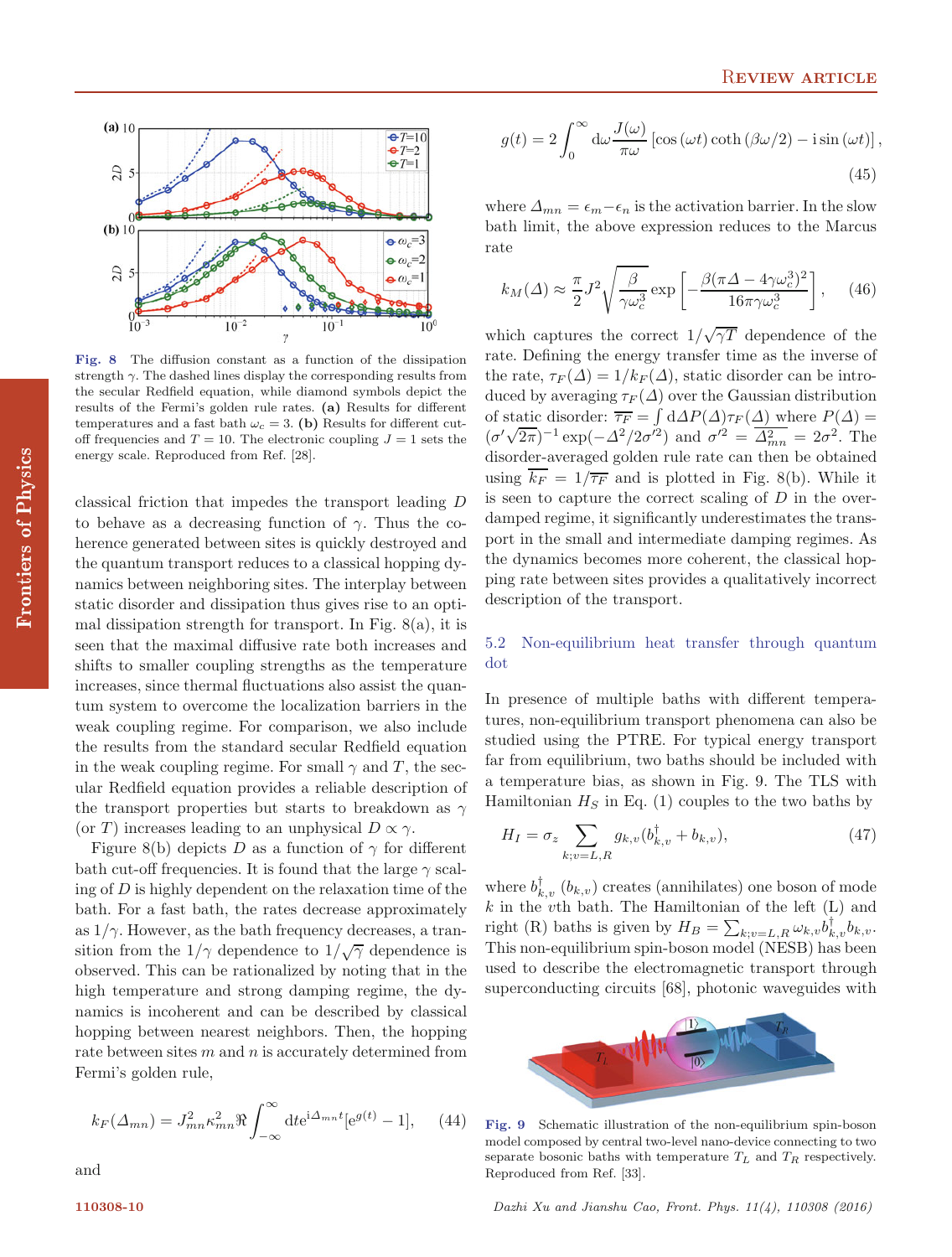a local impurity [69], phononic energy transfer [70– 74] and Caldeira–Leggett model [75] in phononics [76], Kondo physics and non-equilibrium phase transitions [77, 78] in the field of condense matter physics, and even exciton transfer embedded in the photosynthetic complexes [10, 60, 79–81]. Moreover, as a minimal prototype, it provides crucial insights into the optimal design and potential applications of low-dimensional nano-devices.

The PTRE approach provides a unified interpretation of several observations, including coherence-enhanced heat flux and negative differential thermal conductance (NDTC). Despite many approaches have been proposed to explore energy transfer in NESB, each approach has limitations. Typically, the Redfield equation only applies in the weak spin-boson coupling regime [72, 74], whereas the non-equilibrium version of the noninteracting-blip approximation (NIBA) equation applies in the strong spin-boson coupling regime.

Combining the polaron transformation and the counting field [74, 82], we obtain the energy flux as

$$
\mathcal{J} = \frac{\Delta_{\kappa}^{2}}{8\pi} \int_{-\infty}^{\infty} d\omega \omega [C_{e}(0,\omega) + \frac{\phi_{o}(\Delta_{\kappa})C_{o}(-\Delta_{\kappa},\omega) + \phi_{o}(-\Delta_{\kappa})C_{o}(\Delta_{\kappa},\omega)}{\phi_{o}(\Delta_{\kappa}) + \phi_{o}(-\Delta_{\kappa})}],
$$
(48)

where  $C_{e(o)}(\omega, \omega')$  describes that when the TLS releases energy  $\omega$  by relaxing from the excited state to the ground one, the right bath absorbs energy  $\omega'$  and the left one obtains the left  $\omega - \omega'$  if  $\omega > \omega'$  or supply the compensation if  $\omega < \omega'$ . And  $C_{e(o)}(-\omega, \omega')$  describes similar dynami-<br>
solumn access for the TLS invariant from the manual state cal processes for the TLS jumping from the ground state to the exciting one. While  $\phi_{e(0)}(\omega)$  is the summation behavior of these corresponding microscopic processes. The details of the functions  $\phi_{o(e)}$  and  $C_{o(e)}$  can be found in Appendix C. Different from the single bath SBM case, here the renormalization  $\kappa$  is actually a product of the ones from each bath:  $\kappa = \kappa_L \kappa_R$ .

In the weak coupling limit, the renormalization factor is simplified to  $\kappa \approx 1$ , then the unified energy flux reduces to the resonant energy transfer expression

$$
\mathcal{J}_w = \frac{\Delta}{2} \frac{J_L(\Delta)J_R(\Delta)(n_L - n_R)}{J_L(\Delta)(1 + 2n_L) + J_R(\Delta)(1 + 2n_R)},\tag{49}
$$

with the average phonon number  $n_v = n_v(\Delta)$  of the vth bath, which is consistent with previous results of the Redfield approach [72, 74]. In the strong coupling limit, multiple bosons are excited from baths, and both the renormalization factor  $\kappa$  and the eigen-energy gap of the TLS  $\Delta_{\kappa}$  become zero. Hence, the energy flux can be finally expressed as

$$
\mathcal{J}_w = \frac{\Delta^2}{8\pi} \int_{-\infty}^{\infty} d\omega \omega C_L(-\omega) C_R(\omega), \tag{50}
$$

Dazhi Xu and Jianshu Cao, Front. Phys. 11(4), 110308 (2016) **110308-11**



Fig. 10 The energy flux and quantum coherence represented by  $\langle \sigma_x \rangle$ , as functions of the coupling strength. The solid black line is from the PTRE, which unifies the Redfield result at the weak coupling (the red dashed line) and the NIBA result at the strong coupling (the dot-dashed blue line). The deviation of the unified energy flux from the NIBA result at small  $\gamma$  is characterized by the quantum coherence  $\sigma_x$  (inset). Parameters are given by  $\epsilon = 0$ ,  $\Delta = 5.22$  meV,  $\omega_c = 26.1$  meV,  $T_L = 150$  K and  $T_R = 90$  K. Reproduced from Ref. [33].

with the probability density of the vth bath  $C_v(\omega)$  correctly recovering the non-equilibrium NIBA result.

The energy flux of Eq. (48) is plotted in Fig. 10, which first shows linear increase with the SBC in the weak regime, consistent with the Redfield. After reaching a maximum, the energy flux decreases monotonically in the strong coupling regime, and coincides with the NIBA result. The discrepancy of the NIBA and our PTRE is due to the improper ignorance of quantum coherence  $\sigma_x$  of the TLS in NIBA. This coherence term describes the effective tunneling within TLS so that it enhances the energy transfer compared to the NIBA that ignores it. Therefore, we conclude that the unified energy flux expression of Eq. (48) provides a comprehensive interpretation for energy transfer in NESB, because the fluctuation-decoupling scheme not only describes the coherent SBC from the weak to strong coupling regime, but also correctly captures the coherence within the TLS.

For the NDTC, the non-equilibrium NIBA scheme predicts its appearance in the strong coupling for NESB, whereas the Redfield scheme predicts its absence in the weak coupling. The NDTC can also be investigated by the PTRE to identify its absence over the wide range of temperature bias, even in the intermediate and strong coupling regimes, which correct the previous observation of NDTC under the NIBA in the classical limit. By tuning one bath temperature, NDTC is absent across a wide range of the temperature bias in the NESB model even in the strong SBC limit. It should also be noted, if we change two temperatures simultaneously, NDTC can still occur in NESB. The detail discussion about the NDTC via PTRE can be found in reference [33].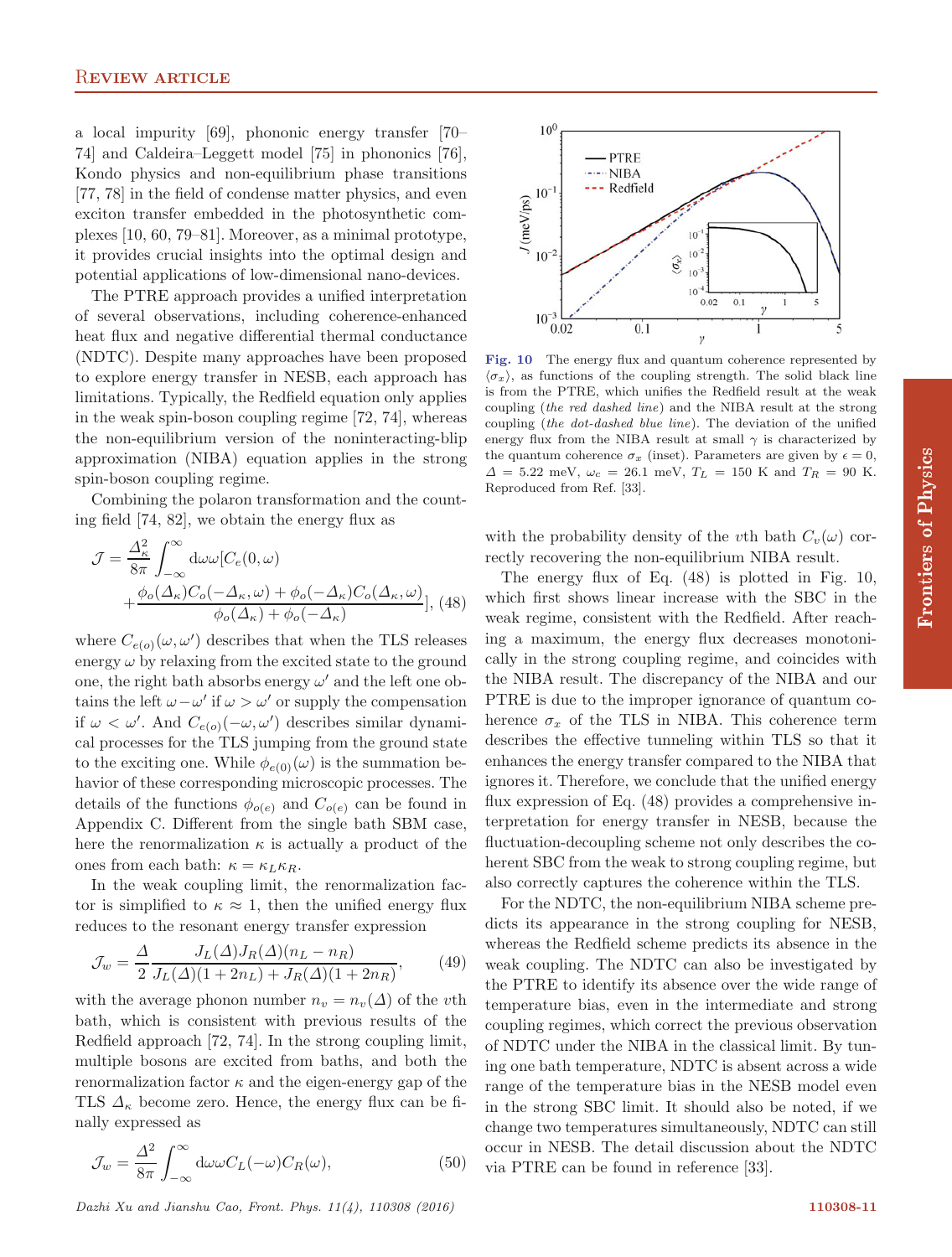#### 5.3 Energy transfer via three-level heat engine model

Taking a three-level system as a generic theoretical model, many interesting mechanisms can be well demonstrated and understood. Recently, the sunlight-induced exciton coherence is studied in a V-configuration threelevel model [83, 84]. An interesting idea is to consider the energy transfer process from the perspective of heat engine [85]. For example, the coherence introduced by an auxiliary energy level can enhance the heat engine power [86, 87]. The early work considering a three-level maser model as a Carnot engine was carried out by Scovil and Schulz-DuBois [88, 89], yielding the heat engine efficiency  $\eta_0$  and its relation with the Carnot efficiency. Later papers elaborately reexamined the dynamics of this model by the Lindblad master equation and showed that the thermodynamic efficiency  $\eta_0$  is achieved when the output light-field is strongly coupled with the system [90–92].

We consider the energy transfer process in the threelevel system illustrated in Fig. 11. The site energy of the ground state  $|0\rangle$  is set to zero. The two excited energy levels  $|1\rangle$  and  $|2\rangle$  form a TLS, the Hamiltonian of which is the same as  $H<sub>S</sub>$  in Eq. (1). The energy transfer takes place in the single excitation subspace: The three-level system is firstly excited to state  $|1\rangle$  by a photon field, then the excitation is transferred to state  $|2\rangle$ through  $\Delta$  (mediated by phonon modes), and finally the excitation decays to the ground state  $|0\rangle$  via spontaneous radiation. The pumping and trapping processes are modeled by the interaction with the two independent photon baths, which are coupled separately with two transitions  $|0\rangle \leftrightarrow |1\rangle$  and  $|0\rangle \leftrightarrow |2\rangle$ . The Hamiltonian of the photon baths and their interactions with the three-level system are given by



**Fig. 11** The system is modeled by a three-level system: its ground state  $|0\rangle$  and the excited state  $|1\rangle$  ( $|2\rangle$ ) is coupled with the pumping (trapping) bath; the excited states  $|1\rangle$  and  $|2\rangle$  are diagonal-coupled with the phonon bath; the internal transition strength between  $|1\rangle$  and  $|2\rangle$  is characterized by  $\Delta$ . The energy fluxes  $\mathcal{J}_{p}$ ,  $\mathcal{J}_{v}$  and  $\mathcal{J}_{t}$  describe the energy exchange rate of the system with the pumping, the phonon and the trapping baths, respectively. The flux into the system is defined as the positive direction. Reproduced from Ref. [34].

$$
H_{\rm p} = \sum_{k} \omega_{\rm pk} a_{\rm pk}^{\dagger} a_{\rm pk} + (g_{\rm pk} a_{\rm pk}^{\dagger} |0\rangle \langle 1| + \text{h.c.}),\tag{51}
$$

$$
H_{\rm t} = \sum_{k} \omega_{\rm t} a_{\rm t}^{\dagger} a_{\rm t}^{\phantom{\dagger}} + (g_{\rm t} a_{\rm t}^{\dagger} a_{\rm t}^{\phantom{\dagger}} |0\rangle \langle 2| + \text{h.c.}),\tag{52}
$$

where  $\omega_{ik}$  (i = p, t) is the eigen frequency of the bath mode described by the creation (annihilation) operator  $a_{ik}^{\dagger}$  ( $a_{ik}$ ), and its coupling strength to the excited state<br>is  $a_{ik}$ . We note that the retating wave approximation is is  $q_{ik}$ . We note that the rotating wave approximation is applied in the system-bath interaction term. A phonon bath with creation and annihilation operators  $b_k^{\dagger}$  and  $b_k$ <br>of the bath mode  $\omega$ , is coupled to the TIS via diagonal of the bath mode  $\omega_{\text{v}k}$  is coupled to the TLS via diagonal interaction with the coupling strength of  $f_k$ . Thus, the phonon part is described by

$$
H_{\rm v} = \sum_{k} \omega_{\rm vk} b_{k}^{\dagger} b_{k} + (|1\rangle \langle 1| - |2\rangle \langle 2|) \sum_{k} (f_{k} b_{k}^{\dagger} + \text{h.c.}).
$$
\n(53)

The steady state of the three-level system can be easily obtained from PTRE and the steady state energy fluxes defined are straightforwardly given as

$$
\mathcal{J}_{\rm p} = \epsilon_1 \gamma_{\rm p} [n_{\rm p} \rho_{00} - (n_{\rm p} + 1)\rho_{11}] - \frac{\Delta \gamma_{\rm p}}{2} (n_{\rm p} + 1) \Re [\rho_{12}],
$$
\n(54)

$$
\mathcal{J}_{t} = \epsilon_{2} \gamma_{t} \left[ n_{t} \rho_{00} - (n_{t} + 1) \rho_{22} \right] - \frac{\Delta \gamma_{t}}{2} (n_{t} + 1) \Re \left[ \rho_{12} \right],
$$
\n(55)

where the steady state elements of RDM is denoted by  $\rho_{ij} = \langle i|\rho_S(\infty)|j\rangle$  for brevity,  $\gamma_i$  and  $n_i$  are the corre-<br>recording decorate and correspondently number for the sponding decay rate and average photon number for the ith bath. In Fig. 12 we present the dependence of energy fluxes on the coupling strength  $\gamma$ . In the extreme case that the system bath coupling is switched off ( $\gamma = 0$ ), there is no loss of excitation energy, which results in  $|\mathcal{J}_{p}| = |\mathcal{J}_{t}|$ , suggesting the input energy flux from the pump completely flows into the trap through the threelevel system. When the coupling turns on, a portion of energy flux leaks into the phonon bath thus  $|\mathcal{J}_{p}| > |\mathcal{J}_{t}|$ . Both the pumping and trapping energy fluxes reach their optimal values in the intermediate coupling region and decrease to zero when the coupling strength is strong.

The energy transfer efficiency is defined as  $\eta \equiv$  $|\mathcal{J}_t/\mathcal{J}_p|$ . When the coupling strength  $\gamma = 0$ , the energy transfer efficiency  $\eta = 1$  because there is no loss of energy flux. When the coupling strength gradually increases, the efficiency decreases. However, after reaching its minimum value, the efficiency starts to rise with  $\gamma$ , which is shown in Fig.  $12(a)$ . The increase of efficiency assisted by noise was studied extensively in the context of energy transfer in light-harvesting systems [93, 94]. As we further increase  $\gamma$ , the efficiency grows beyond the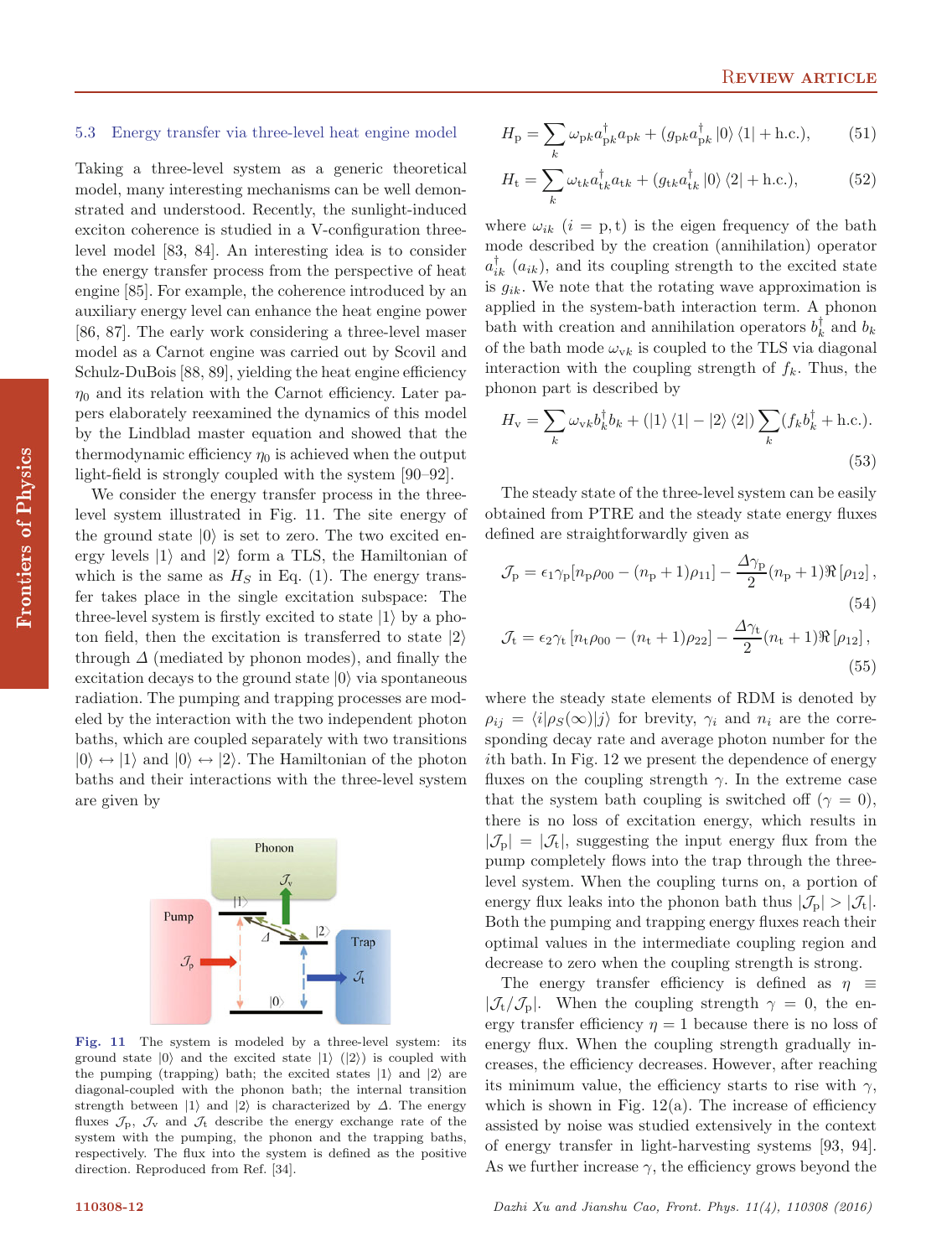

**Fig. 12 (a)** The steady state pumping (red solid line) and trapping (blue dashed line) energy fluxes versus  $\gamma$ . Both fluxes show a maximal value in the weak coupling case and then quickly decreases to zero when  $\gamma$  increases. **(b)** The steady states efficiency  $η$  is plotted with blue solid line as a function of  $γ$ . The dashed line indicates the strong coupling limit  $\eta_0$ . The results given by the Redfield equation and the Fermi's golden rule are shown with the dashed-dot lines. The strong coupling regions are plotted in the insets. We choose the parameters in units of  $\Delta$ :  $\epsilon = 0.5$ ,  $\omega_c = 5$ ,  $\beta_{\rm v} = 1, \beta_{\rm p} = 0.02, \beta_{\rm t} = 1, \text{ and } \gamma_{\rm p} = \gamma_{\rm t} = 0.01.$  Reproduced from Ref. [34].

strong coupling limit  $\eta_0$  and then gradually approaches this limit from above. The strong coupling region is plotted in the inset of Fig. 12(a).

It is interesting to notice that the first term on the right side of Eqs. (54) and (55) depends only on the populations of the three-level system, and the second term represents the contribution of the off-diagonal terms (coherence in the local basis). In the strong coupling limit, the steady state coherence in the local bases  $\rho_{12}$  vanishes, then the efficiency is completely determined by the populations:

$$
\eta \approx -\frac{\epsilon_2 \gamma_t [(n_t+1)\rho_{22} - n_t \rho_{00}]}{\epsilon_1 \gamma_p [(n_p+1)\rho_{11} - n_p \rho_{00}]} = \frac{\epsilon_2}{\epsilon_1}.
$$
\n(56)

This result indicates that when the coherence is negligible due to the strong system-phonon coupling, the energy transfer efficiency  $\eta$  approaches  $\eta_0$ , which is consistent with the key result of Ref. [91]. We notice that Eq. (56) shows that the net rate of pumping one excitation to  $|1\rangle$ equals to the net rate of trapping one excitation from  $|2\rangle$  to  $|0\rangle$ . When the coupling strength decreases, the efficiency is generally related to the phonon bath induced coherence of the excited states [95]. If we require the system outputs positive energy, i.e.,  $\gamma_t(n_t+1)\rho_{22} > \gamma_t n_t \rho_{00}$ , then  $\Re[\rho_{12}] > 0$  leads to the result  $\eta > \eta_0$  and vise versa.

In the local basis, the population and coherence are coupled with each other due to the polaron effects: The population inversion happens when  $\Re[\rho_{12}] < 0$  [Fig. 12(b)], hence  $\eta < \eta_0$ . We plot the population difference between states  $|1\rangle$  and  $|2\rangle$  in Fig. 12(b). In the intermediate coupling region indicated between the two red dots, the steady state population satisfies  $\rho_{11} < \rho_{22}$  (the effective temperature associates with these two states is positive), the corresponding efficiency  $\eta$  is less then  $\eta_0$ as shown in Fig.  $12(a)$ . On the contrary, outside this intermediate region, i.e., when the coupling is either very weak or very strong, the populations are inverted  $\rho_{11} > \rho_{22}$  (the effective temperature is negative); meanwhile  $\eta$  increases beyond  $\eta_0$ .

As we discussed in Section 3, the non-negligible SBC strength can induce the non-canonical equilibrium states, which will further affects the heat engine performance. In this section we show the PTRE is also powerful tool to evaluate the performance of a three-level heat engine model beyond the weak coupling limit. In particular, the non-negligible system-bath entanglement not only modifies the steady state, resulting in population inversion, but also introduces a finite steady state coherence that optimizes the energy transfer flux and efficiency. Remarkably, there exists a quantitative relationship between the efficiency and the steady-state coherence, which in turn is proportional to the degree of population inversion. Taking into account of the behavior of both the flux and efficiency, we are able to optimize coupling and temperature in designing optimal artificial energy transfer systems.

#### **6 Summary**

In this review article, we systematically introduce the polaron transformation approach to describe noncanonical equilibrium distribution and non-equilibrium steady states in the open quantum system. By applying the polaron transformation, the open system of interest is dressed by the surrounded environment which is described by a set of displaced harmonic modes. The residue coupling between the polaron transformed system and the bath is thus suppressed to the weak coupling regime, even though the SBC in the original frame of reference is strong. Such advantages give rise to the possibility of introducing the usual methods used in the weak coupling open system in the polaron frame.

We studied the non-canonical equilibrium state of the SBM. The second-order perturbation theory in the po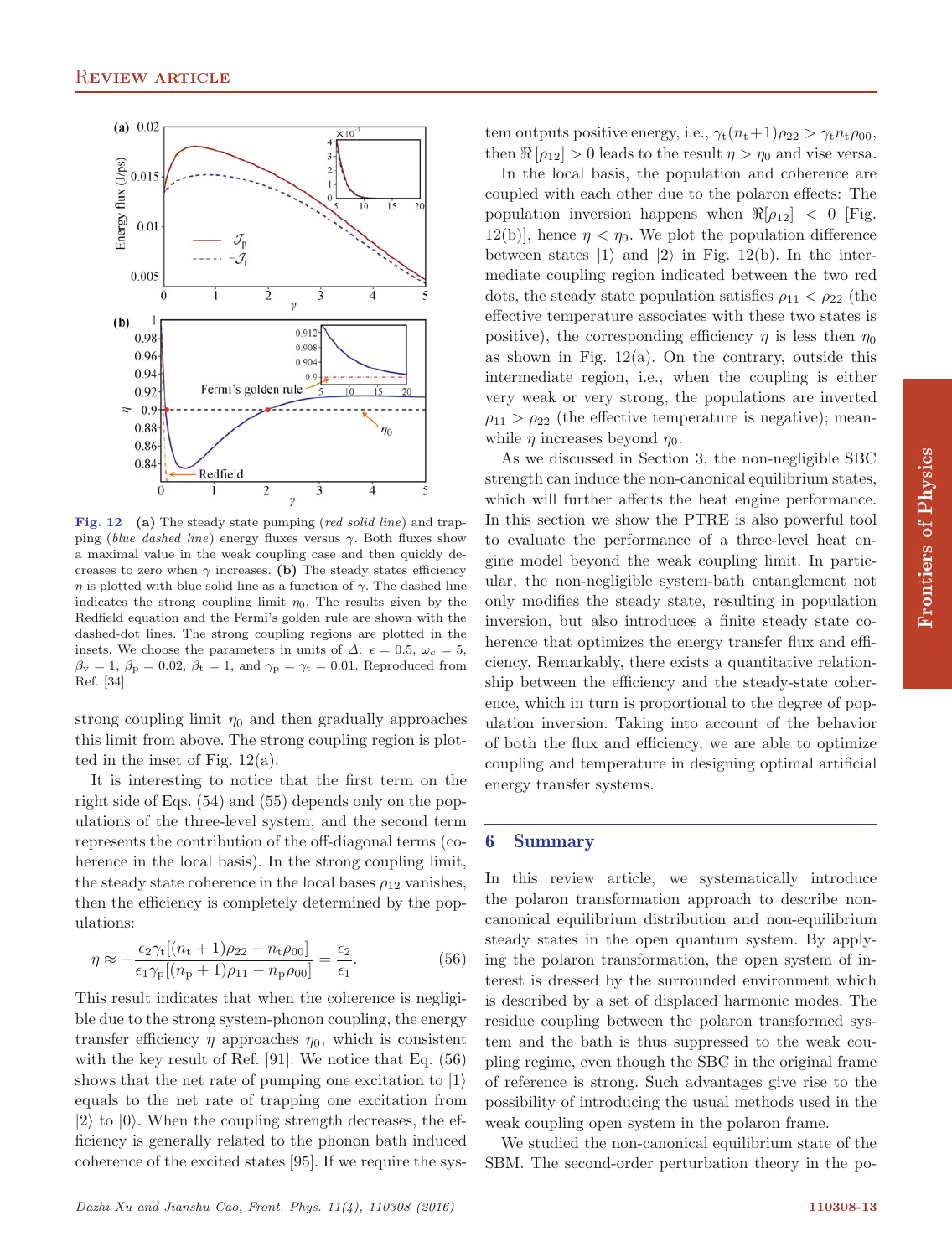laron frame is used to obtain the equilibrium density matrix. The second-order results in the original frame are accurate only for weak SBC, whereas the full polaron results are accurate in the entire range of SBC for fast bath but only in the strong coupling regime for slow bath. The variational method is capable of interpolating between these two methods and is valid over a much broader range of parameters. Further, the non-canonical properties of the equilibrium states is revealed and the eigenbasis in the polaron frame are considered as the preferred basis for decoherence.

We then applied the polaron transformed Redfield equation to solve the steady states of non-equilibrium open systems. (i) In a one-dimensional disordered chain, the diffusion coefficient is shown to be linearly proportional to the exciton-phonon coupling strength in the weak coupling limit, while in the strong coupling limit, the diffusion coefficient depends on the phonon bath relaxation time which is the character of the hopping transport behavior. (ii) The heat transfer through a two-level quantum dot which connects with two separate baths was also investigated. The non-monotonic energy flux and differential thermal conductance were calculated following a similar polaron approach. (iii) When the three-level system is connected with three different heat baths, a heat engine model is thus constructed to study the steady state energy transfer flux and energy conversion efficiency. The steady state coherence and population inversion affect the efficiency obviously. In both the weak and strong coupling limits, the PTRE is coincidence with the Redfield equation and the Fermi's golden rule, which further verifies the validity of the polaron approach.

**Acknowledgements** D. Xu and J. Cao acknowledge the National Science Foundation (NSF) of the US (Grant No. CHE-1112825).

## **Appendix A Correlation functions in Eq. (18)**

The non-vanishing bath correlation functions in Eq. (18) are

$$
C_{xx}(\tau) = \frac{\Delta_{\kappa}^{2}}{8} \left( e^{\phi(\tau)} + e^{-\phi(\tau)} - 2 \right), \tag{A1}
$$

$$
C_{yy}(\tau) = \frac{\Delta_{\kappa}^{2}}{8} \left( e^{\phi(\tau)} - e^{-\phi(\tau)} \right), \tag{A2}
$$

$$
C_{zz}(\tau) = \int_0^\infty \frac{d\omega}{\pi} J(\omega) [1 - F(\omega)]^2 \frac{\cosh((\beta - 2\tau)\omega/2)}{\sinh(\beta\omega/2)},
$$
\n(A3)

$$
C_{zy}\left(\tau\right)=-C_{yz}\left(\tau\right)
$$

$$
= i\Delta_{\kappa} \int_0^{\infty} \frac{d\omega}{\pi} \frac{J(\omega)}{\omega} F(\omega) [1 - F(\omega)]
$$

$$
\frac{\sinh((\beta - 2\tau)\omega/2)}{\sinh(\beta\omega/2)},
$$
(A4)

where

$$
\phi(\tau) = 4 \int_0^\infty \frac{d\omega}{\pi} \frac{J(\omega)}{\omega^2} F(\omega)^2 \frac{\cosh((\beta - 2\tau)\omega/2)}{\sinh(\beta\omega/2)}.
$$
 (A5)

The correlation functions in the off-diagonal parts of the RDM are given by

$$
S_x(\tau) = \frac{\Delta_{\kappa}^2}{2A^2} + \frac{\text{seech}(\beta A/2)}{2A^2} \{ \epsilon \cosh[\frac{A}{2}(\beta - 2\tau)] + A \sinh[\frac{A}{2}(\beta - 2\tau)] \}, \tag{A6}
$$

$$
S_y(\tau) = -\frac{1}{2} \operatorname{sech}(\beta \Lambda/2) \{ \cosh[\frac{\Lambda}{2}(\beta - 2\tau)] + \frac{\epsilon}{\Lambda} \sinh[\frac{\Lambda}{2}(\beta - 2\tau)] \}.
$$
 (A7)

The bath correlation functions are  $K_x(\tau)=2C_x(\tau)/\Delta$ and  $K_y(\tau) = 2iC_y(\tau)/\Delta$ . Note that the first-order correction here is again linked with the above-defined bath correlation function  $C_{nn}(\tau)$ . So, by construction, our perturbation theory for off-diagonal elements of RDM works even better for stronger SBC coupling.

## **Appendix B Redfield tensor in Eqs. (42) and (43)**

The Redfield tensor in Eqs. (42) and (43) are given as

$$
R_{\mu\nu,\mu'\nu'} = \Gamma_{\nu'\nu,\mu\mu'} + \Gamma_{\mu'\mu,\nu\nu'}^*
$$

$$
- \delta_{\nu\nu'} \sum_{\kappa} \Gamma_{\mu\kappa,\kappa\mu'} - \delta_{\mu\mu'} \sum_{\kappa} \Gamma_{\nu\kappa,\kappa\nu'}^*, \qquad (B1)
$$

$$
\Gamma_{\mu\nu,\mu'\nu'} = \sum_{mnm'n'} J_{mn} J_{m'n'} \langle \mu | m \rangle \langle n | \nu \rangle \langle \mu' | m' \rangle \langle n' | \nu' \rangle
$$

$$
\times K_{mn,m'n'}(\omega_{\nu'\mu'}), \tag{B2}
$$

where  $K_{mn,m'n'}(\omega)$  is the half-Fourier transform of the bath correlation function

$$
K_{mn,m'n'}(\omega) = \int_0^\infty e^{i\omega t} \langle V_{mn}(t)V_{m'n'}(0) \rangle_{\tilde{H}_B} dt. \quad (B3)
$$

## **Appendix C Details in non-equilibrium energy flux of Eq. (48)**

The relaxation rate in Eq. (48) can be rewritten as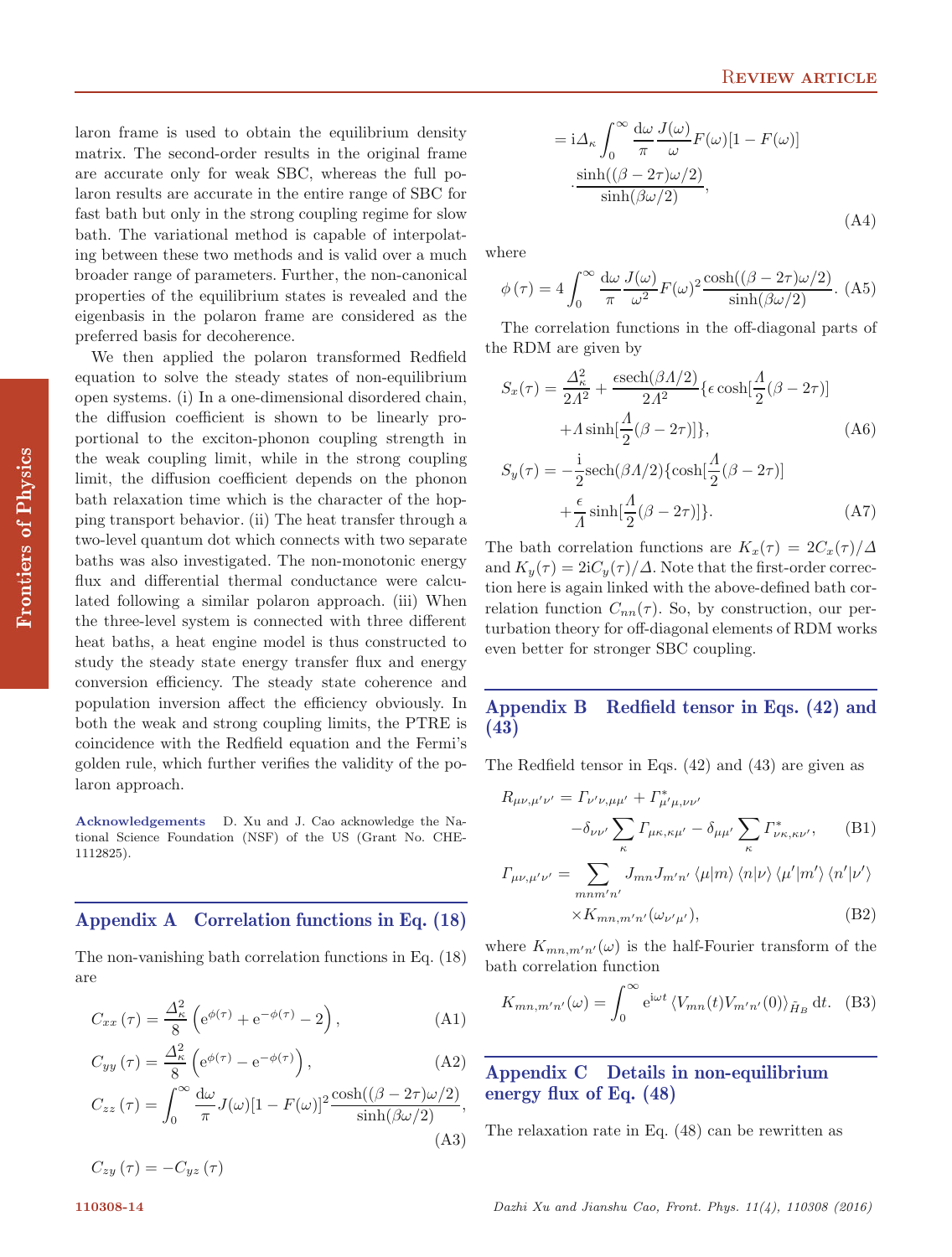$$
\phi_{e(o)}(\omega) = (2\pi)^{-1} \int_{-\infty}^{\infty} d\omega' C_{e(o)}(\omega, \omega').
$$
 (C1)

The corresponding kernel functions are given by

$$
C_e(\omega, \omega') = \frac{1}{2} \sum_{\sigma = \pm} C_L^{\sigma} (\omega - \omega') C_R^{\sigma} (\omega') - \delta(\omega'), \quad \text{(C2)}
$$

$$
C_o(\omega, \omega') = \frac{1}{2} \sum_{\sigma = \pm} \sigma C_L^{\sigma} (\omega - \omega') C_R^{\sigma} (\omega'), \tag{C3}
$$

where

$$
C_v^{\pm}(\omega') = \int_{-\infty}^{\infty} d\tau e^{i\omega'\tau \pm Q_v(\tau)}
$$
(C4)

describes the rate density of the vth bath absorbing (emitting) energy  $\omega(-\omega)$ , obeying the detailed balance relation as  $C_v^{\pm}(\omega')/C_v^{\pm}(-\omega') = e^{\beta_v \omega'}$ . And

$$
Q_v(\tau) = \int_0^\infty d\omega \frac{J_\nu(\omega)}{\pi \omega^2} [\cos(\omega \tau) \coth(\beta_\nu \omega/2) -i \sin(\omega \tau)]. \tag{C5}
$$

## **References**

- 1. A. G. Redfield, The theory of relaxation processes, Adv. Magn. Reson. 1, 1 (1965)
- 2. G. Lindblad, On the generators of quantum dynamical semigroups, Commun. Math. Phys. 48(2), 119 (1976)
- 3. H. P. Breuer and F. Petruccione, The Theory of Open Quantum Systems, New York: Oxford University Press, 2002
- 4. J. Cao, A phase-space study of Bloch–Redfield theory, J. Chem. Phys. 107(8), 3204 (1997)
- 5. S. A. Crooker, J. A. Hollingsworth, S. Tretiak, and V. I. Klimov, Spectrally resolved dynamics of energy transfer in quantum-dot assemblies: Towards engineered energy flows in artificial materials, Phys. Rev. Lett. 89(18), 186802 (2002)
- 6. D. Kim, S. Okahara, M. Nakayama, and Y. Shim, Experimental verification of Förster energy transfer between semiconductor quantum dots, Phys. Rev. B 78(15), 153301 (2008)
- 7. S. I. E. Vulto, M. A. de Baat, R. J. W. Louwe, H. P. Permentier, T. Neef, M. Miller, H. van Amerongen, and T. J. Aartsma, Exciton simulations of optical spectra of the FMO complex from the green sulfur bacterium Chlorobium tepidum at 6 K, J. Phys. Chem. B 102(47), 9577 (1998)
- 8. T. Brixner, J. Stenger, H. M. Vaswani, M. Cho, R. E. Blankenship, and G. R. Fleming, Two-dimensional spectroscopy of electronic couplings in photosynthesis, Nature 434(7033), 625 (2005)
- 9. G. S. Engel, T. R. Calhoun, E. L. Read, T. Ahn, T. Mancal, Y. C. Cheng, R. E. Blankenship, and G. R. Fleming, Evidence for wavelike energy transfer through quantum coherence in photosynthetic systems, Nature 446(7137), 782 (2007)
- 10. J. Wu, F. Liu, Y. Shen, J. Cao, and R. J. Silbey, Efficient energy transfer in light-harvesting systems (I): optimal temperature, reorganization energy and spatial–temporal correlations, New J. Phys. 12(10), 105012 (2010)
- 11. Y. Tanimura, Stochastic Liouville, Langevin, Fokker– Planck, and master equation approaches to quantum dissipative systems, J. Phys. Soc. Jpn. 75(8), 082001 (2006)
- 12. R. X. Xu and Y. J. Yan, Dynamics of quantum dissipation systems interacting with bosonic canonical bath: Hierarchical equations of motion approach, Phys. Rev. E 75(3), 031107 (2007)
- 13. N. Makri and D. E. Makarov, Tensor propagator for iterative quantum time evolution of reduced density matrices (I): Theory, J. Chem. Phys. 102(11), 4600 (1995)
- 14. J. Prior, A. W. Chin, S. F. Huelga, and M. B. Plenio, Efficient simulation of strong system-environment interactions, Phys. Rev. Lett. 105(5), 050404 (2010)
- 15. S. Tornow, R. Bulla, F. B. Anders, and A. Nitzan, Dissipative two-electron transfer: A numerical renormalization group study, Phys. Rev. B 78(3), 035434 (2008)
- 16. H. D. Meyer, U. Manthe, and L. Cederbaum, The multiconfigurational time-dependent Hartree approach, Chem. Phys. Lett. 165(1), 73 (1990)
- 17. M. Thoss, H. Wang, and W. H. Miller, Self-consistent hybrid approach for complex systems: Application to the spinboson model with Debye spectral density, J. Chem. Phys. 115(7), 2991 (2001)
- 18. M. Moix, Y. Zhao, and J. Cao, Equilibrium-reduced density matrix formulation: Influence of noise, disorder, and temperature on localization in excitonic systems, Phys. Rev. B 85(11), 115412 (2012)
- 19. J. Moix, J. Ma, and J. Cao, Förster resonance energy transfer, absorption and emission spectra in multichromophoric systems (III): Exact stochastic path integral evaluation, J. Chem. Phys. 142(9), 094108 (2015)
- 20. H. Fröhlich, Electrons in lattice fields, Adv. Phys. 3, 325 (1954)
- 21. T. Holstein, Studies of polaron motion, Ann. Phys. 8(3), 325 (1959)
- 22. R. Silbey and R. A. Harris, Variational calculation of the dynamics of a two level system interacting with a bath, J. Chem. Phys. 80(6), 2615 (1984)
- 23. R. A. Harris and R. Silbey, Variational calculation of the tunneling system interacting with a heat bath (II): Dynamics of an asymmetric tunneling system, J. Chem. Phys. 83(3), 1069 (1985)
- 24. M. Grover and R. Silbey, Exciton migration in molecular crystals, J. Chem. Phys. 54(11), 4843 (1971)
- 25. S. Jang, Y. C. Cheng, D. R. Reichman, and J. D. Eaves, Theory of coherent resonance energy transfer, J. Chem. Phys. 129(10), 101104 (2008)
- 26. A. Nazir, Correlation-dependent coherent to incoherent transitions in resonant energy transfer dynamics, Phys. Rev. Lett. 103(14), 146404 (2009)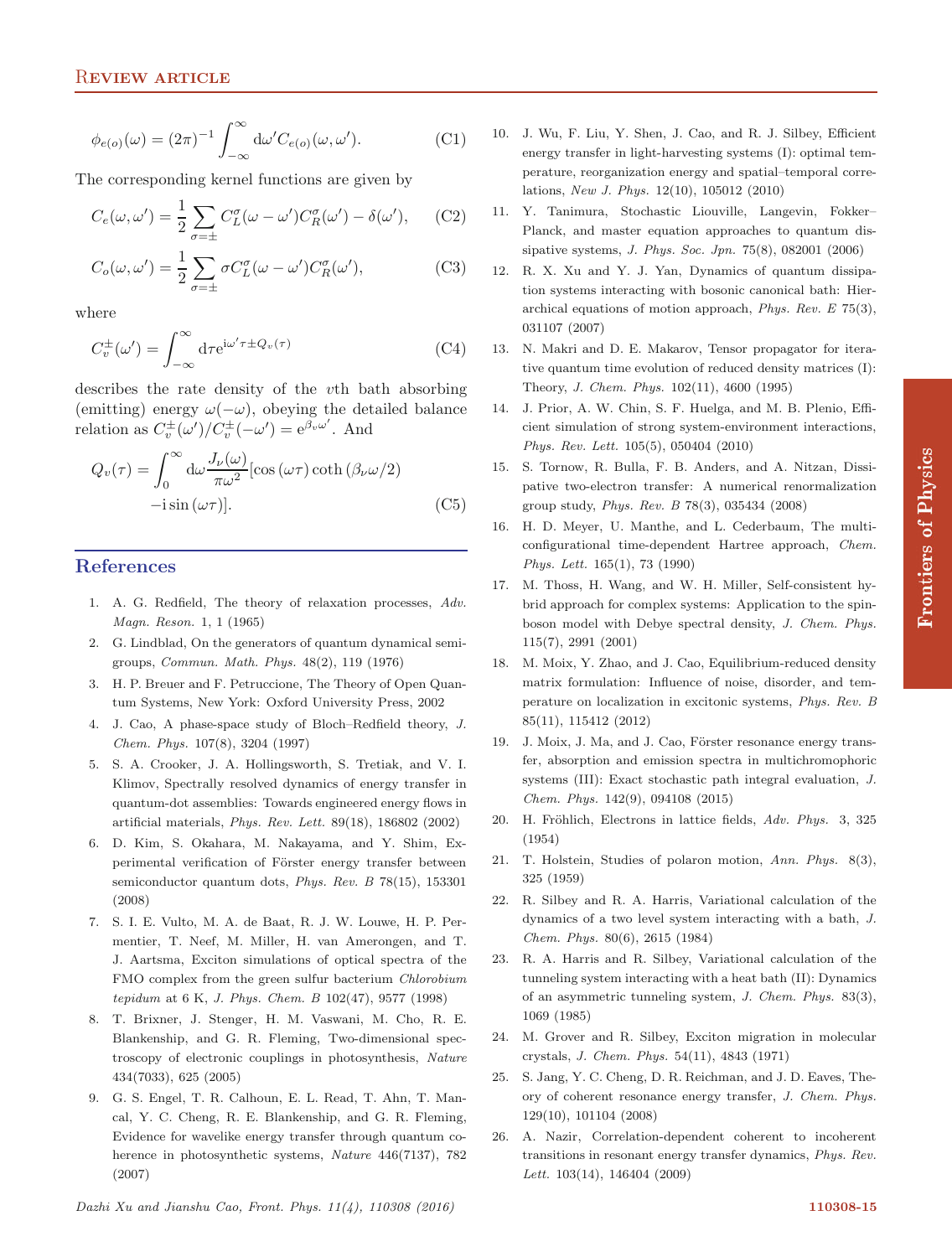- 27. D. P. S. McCutcheon and A. Nazir, Quantum dot Rabi rotations beyond the weak exciton–phonon coupling regime, New J. Phys. 12(11), 113042 (2010)
- 28. C. K. Lee, J. M. Moix, and J. Cao, Coherent quantum transport in disordered systems: A unified polaron treatment of hopping and band-like transport, *J. Chem. Phys.* 142(16), 164103 (2015)
- 29. C. K. Lee, J. Moix, and J. Cao, Accuracy of second order perturbation theory in the polaron and variational polaron frames, J. Chem. Phys. 136(20), 204120 (2012)
- 30. C. K. Lee, J. Cao, and J. Gong, Noncanonical statistics of a spin-boson model: Theory and exact Monte Carlo simulations, Phys. Rev. E 86(2), 021109 (2012)
- 31. H. Dong, S. Yang, X. F. Liu, and C. P. Sun, Quantum thermalization with couplings, Phys. Rev. A 76(4), 044104 (2007)
- 32. D. Z. Xu, S. W. Li, X. F. Liu, and C. P. Sun, Noncanonical statistics of a finite quantum system with non-negligible system-bath coupling, Phys. Rev. E 90(6), 062125 (2014)
- 33. C. Wang, J. Ren and J. Cao, Nonequilibrium energy transfer at nanoscale: A unified theory from weak to strong coupling, Scientific Reports 5, 11787 (2015)
- 34. D. Z. Xu, C. Wang, Y. Zhao, and J. Cao, Polaron effects on the performance of light-harvesting systems: A quantum heat engine perspective, New J. Phys. 18(2), 023003 (2016)
- 35. A. Ishizaki and G. R. Fleming, On the adequacy of the Redfield equation and related approaches to the study of quantum dynamics in electronic energy transfer, J. Chem. Phys. 130(23), 234110 (2009)
- 36. L. A. Pachón and P. Brumer, Computational methodologies and physical insights into electronic energy transfer in photosynthetic light-harvesting complexes, J. Phys. Chem. Lett. 2, 2728 (2011), arXiv: 1203.3978
- 37. H. J. Carmichael, Statistical Methods in Quantum Optics, Springer, 1999
- 38. A. J. Leggett, S. Chakravarty, A. T. Dorsey, M. P. A. Fisher, A. Garg, and W. Zwerger, Dynamics of the dissipative twostate system, Rev. Mod. Phys. 59(1), 1 (1987)
- 39. U. Weiss, Quantum Dissipative Systems, Singapore: World Scientific, 2008
- 40. J. Cao, Effects of bath relaxation on dissipative two-state dynamics, J. Chem. Phys. 112(15), 6719 (2000)
- 41. A. W. Chin, J. Prior, S. F. Huelga, and M. B. Plenio, Generalized polaron ansatz for the ground state of the sub-ohmic spin-boson model: An analytic theory of the localization transition, Phys. Rev. Lett. 107(16), 160601 (2011)
- 42. Q. J. Tong, J. H. An, H. G. Luo, and C. H. Oh, Quantum phase transition in the delocalized regime of the spin-boson model, Phys. Rev. B 84(17), 174301 (2011)
- 43. D. P. S. McCutcheon, N. S. Dattani, E. M. Gauger, B. W. Lovett, and A. Nazir, A general approach to quantum dynamics using a variational master equation: Application to phonon-damped Rabi rotations in quantum dots, Phys. Rev. B 84(8), 081305 (2011)
- 44. D. Ruelle, Statistical Mechanics: Rigorous Results, New York: Benjamin, 1969
- 45. R. P. Feynman, Statistical Mechanics. A set of lectures, Longman: Addison Wesley, 1998
- 46. M. D. Girardeau and R. M. Mazo, Advances in Chemical Physics, Vol. 24, New York: Wiley, 1973
- 47. R. Kubo, M. Toda, and N. Hashitsume, Statistical Physics (II): Nonequilibrium Statistical Mechanics, Berlin: Springer-Verlag, 1983
- 48. A. Nitzan, Chemical Dynamics in Condensed Phases: Relaxation, Transfer and Reactions in Condensed Molecular Systems, Oxford: Oxford University Press, 2006
- 49. R. P. Feynman and F. L. Jr Vernon, The theory of a general quantum system interacting with a linear dissipative system, Ann. Phys. 24, 118 (1963)
- 50. W. H. Zurek, Decoherence, einselection, and the quantum origins of the classical, Rev. Mod. Phys. 75(3), 715 (2003)
- 51. J. P. Paz and W. H. Zurek, Quantum limit of decoherence: Environment induced superselection of energy eigenstates, Phys. Rev. Lett. 82(26), 5181 (1999)
- 52. D. Braun, F. Haake, and W. T. Strunz, Universality of decoherence, Phys. Rev. Lett. 86(14), 2913 (2001)
- 53. W. G. Wang, J. B. Gong, G. Casati, and B. Li, Entanglement-induced decoherence and energy eigenstates, Phys. Rev. A 77(1), 012108 (2008)
- 54. C. Gogolin, Environment-induced super selection without pointer states, Phys. Rev. E 81(5), 051127 (2010)
- 55. E. N. Zimanyi and R. J. Silbey, Theoretical description of quantum effects in multi-chromophoric aggregates, Philos. Trans. R. Soc. A 370(1972), 3620 (2012)
- 56. A. Troisi and G. Orlandi, Charge-transport regime of crystalline organic semiconductors: Diffusion limited by thermal off-diagonal electronic disorder, Phys. Rev. Lett. 96(8), 086601 (2006)
- 57. T. Sakanoue and H. Sirringhaus, Band-like temperature dependence of mobility in a solution-processed organic semiconductor, Nat. Mater. 9(9), 736 (2010)
- 58. J. Singh, E. R. Bittner, D. Beljonne, and G. D. Scholes, Fluorescence depolarization in poly[2-methoxy-5-((2 ethylhexyl)oxy)-1,4-phenylenevinylene]: Sites versus eigenstates hopping, J. Chem. Phys. 131(19), 194905 (2009)
- 59. M. Bednarz, V. A. Malyshev, and J. Knoester, Temperature dependent fluorescence in disordered Frenkel chains: Interplay of equilibration and local band-edge level structure, Phys. Rev. Lett. 91(21), 217401 (2003)
- 60. J. Moix, J. Wu, P. Huo, D. Coker, and J. Cao, Efficient energy transfer in light-harvesting systems (III): The influence of the eighth bacteriochlorophyll on the dynamics and efficiency in FMO, J. Phys. Chem. Lett. 2(24), 3045 (2011)
- 61. G. T. de Laissardière, J. P. Julien, and D. Mayou, Quantum transport of slow charge carriers in quasicrystals and correlated systems, Phys. Rev. Lett. 97, 026601 (2006)

**110308-16** Dazhi Xu and Jianshu Cao, Front. Phys. 11(4), 110308 (2016)